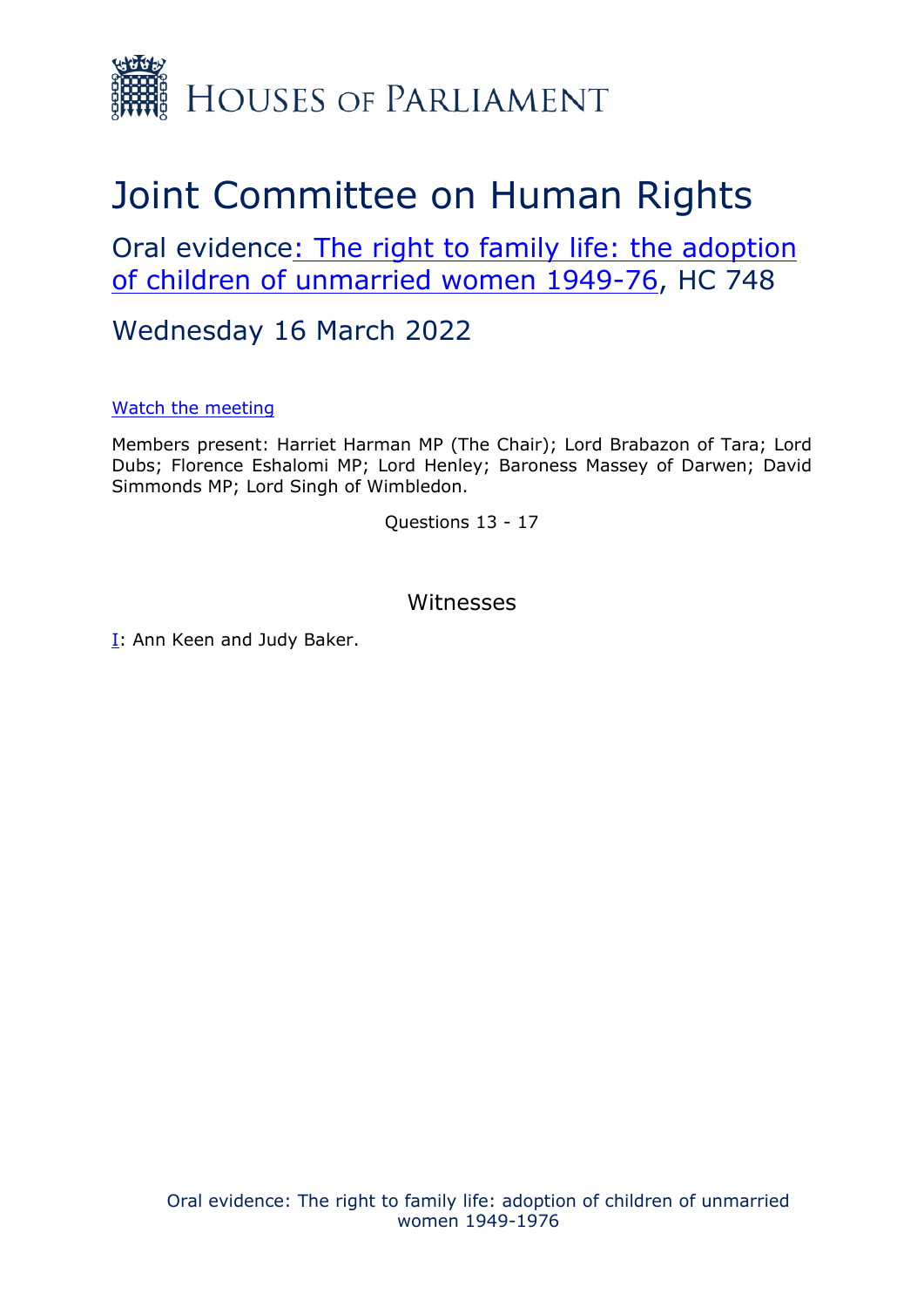## <span id="page-1-0"></span>Examination of witnesses

Ann Keen and Judy Baker.

Q13 **The Chair:** Good afternoon and welcome to this oral evidence session of the Joint Committee on Human Rights. We are taking evidence in person today for our inquiry on the right to family life: the adoption of children of unmarried women 1949 to 1976. Our evidence session today will look at the experience of unmarried mothers whose children were adopted between 1949 and 1976, and at the experience of those children. We are the Joint Committee on Human Rights; half our members are MPs from the House of Commons and half are from the House of Lords. You will see some of us are here in person and some re contributing to this committee session virtually.

Our concern, as our name suggests, is human rights. One of the human rights that has always been recognised in the European Convention on Human Rights is the right to family life. It is hard to think of a more important part of family life than the right of a mother to have her baby with her and the right of a baby and a child to be brought up by their mother. That is why this committee is taking up the issues that you have raised and looking into what happened to your right to family life at the time when you became a mother. We have already received evidence in writing from many people who responded to our calls for evidence, and we have heard from experts. There is no exact figure, but we know that hundreds of thousands of mothers were affected by this process of unmarried mothers having their children taken for adoption, and it affected hundreds of thousands of children who were given for adoption.

The first panel of this session consists of those who were mothers, and in the second panel we are very grateful to be hearing from somebody about their experience of being adopted. On 27 April, we will also have a round-table event in which mothers and children who have been affected by the issues that we are discussing today will be invited to take part and share their experiences in order to help us with our inquiry. Information about how to express an interest in taking part in this round table will be available on Twitter and on our website. I am very pleased to announce that on 25 May we are hearing evidence from the Secretary of State for Education, Nadhim Zahawi, on behalf of the Government. We are very grateful to him for committing to that. It is very important.

At the end of this process and by the summer—very importantly, after taking your evidence, after the round table and after hearing from experts and people who have written to us and emailed us, and filled in responses to our questionnaires—the committee will produce a report on behalf of this Parliament about the issues concerning this investigation.

To our first panel, I am extremely grateful for your attendance here today. We have with us, and offer a very warm welcome to, Ann Keen. Ann was born in 1948, became pregnant and was sent to a mother and baby home at the age of just 17 in 1966. She went on to work in the NHS as a nurse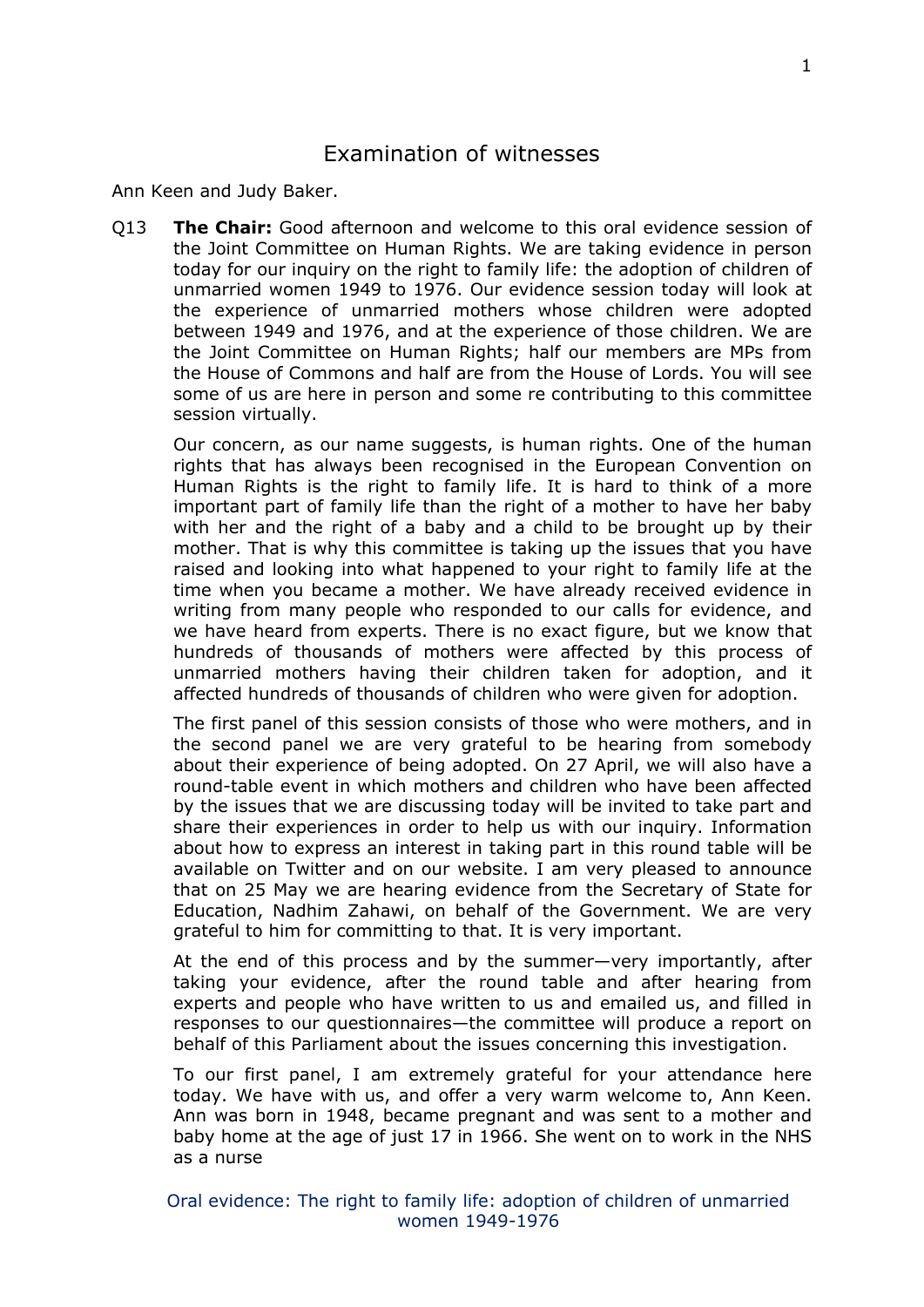before serving as a Labour Member of Parliament for Brentford and Isleworth from 1997 until 2010. During that time she was a government Minister. She is involved with the Movement for an Adoption Apology. Ann's son found out about the adoption and reunited with her when he was 27 years old, and they have stayed in touch since. Ann, we are looking forward to hearing this very important evidence from you.

We also welcome Judy Baker. Judy was born in 1949, became pregnant at age 18, was sent to a mother and baby home and gave birth just before her 19th birthday. Her baby was adopted just a week later. Judy has supported organisations for adults affected by adoption, such as the National Organisation for Counselling Adoptees and Parents, and later set up her own support group. Judy reunited with her daughter in 2000.

I have to say that I am the same age as you and I can remember so well that it was a time without sex education or contraception, with what we would regard as very old-fashioned attitudes. I remember the absolute fear and dread of what would become of you if you got pregnant. It is really important that you have come forward to tell your stories, and I wonder why all this was not brought forward many decades ago. Better late than never, though, and it is very important that we hear from you.

Bearing in mind that many people are not as young as you and me and do not have first-hand experience and memories of this time, I would like to start by asking each of you what it was like to find out that you were pregnant and how it came about that your child was to be adopted. Was that your decision? People talk about giving a child up for adoption. Is that what actually happened?

*Ann Keen:* When I discovered, by the method that women are familiar with—by missing a menstruation period—that I could be pregnant, I was absolutely terrified, because I was constantly aware of the saying at the time, certainly in my culture: "Don't bring any trouble to this house". That expression meant, "Don't get pregnant. Don't be one of those young women", whatever that meant. I realised that I had become one of those young women and I was absolutely terrified about letting anybody know.

Eventually, as you would expect, I had to. I was almost three months pregnant when I had to tell my mother. She was horrified and in so much shock that I could do this to the family. Those were the words that she used: "How could you do this to us? You've brought great shame on us. We'll have lost all respect. You'll have lost all respect. We don't understand. How will I ever tell your father? How will anybody ever respect us again?" It is pretty awful to hear from your mum that you have caused this.

My dad had angina. This was 55 years ago, and there was not really any medical treatment for angina. I was constantly told, "You do realise that hearing about this could kill your dad?" and "Whatever are we going to do?" There was this huge burden, but it did not feel like a burden; it felt like fear. I was terrified. The pregnancy was confirmed by a GP who I had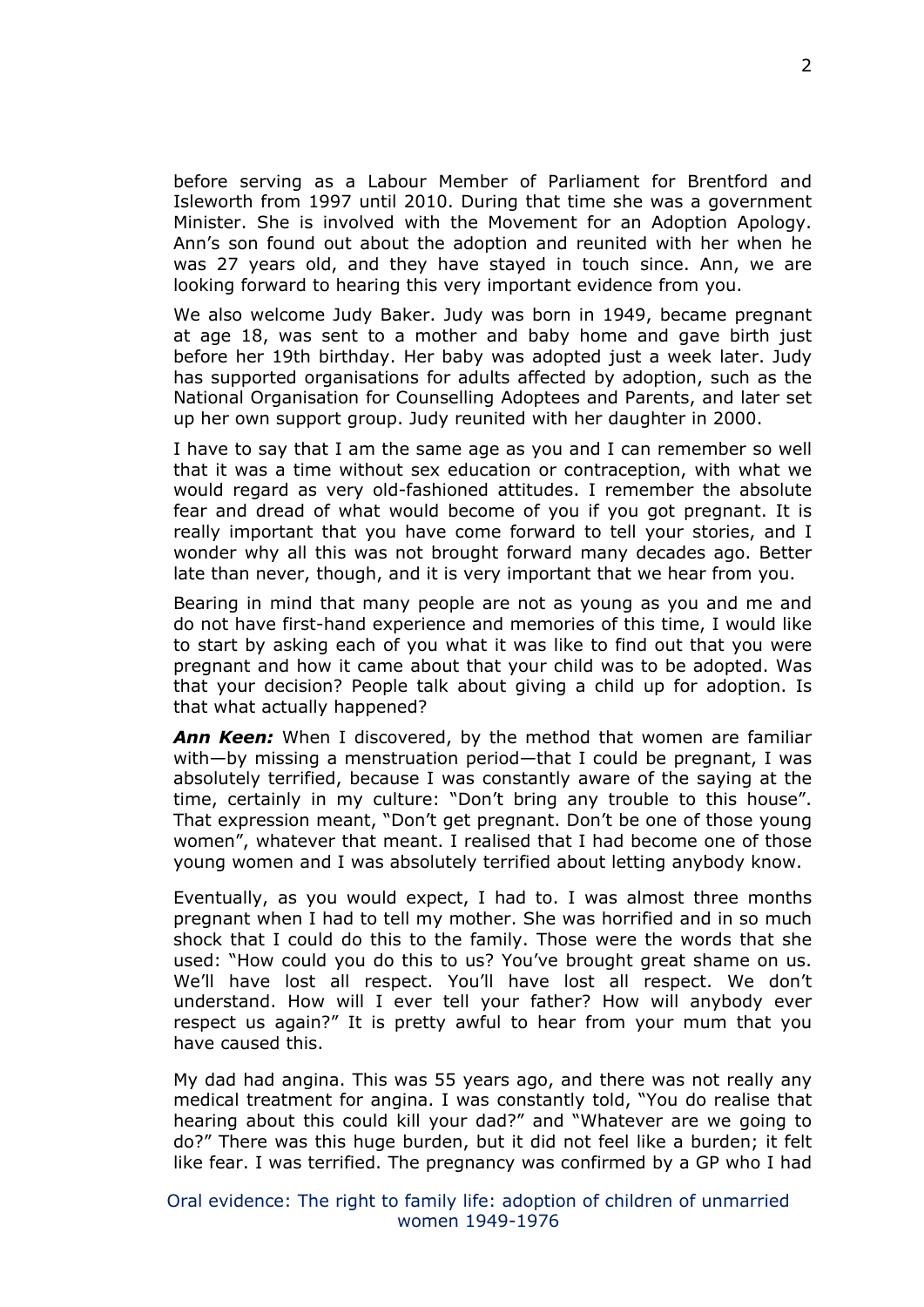known since I was a little girl. It was terribly embarrassing, for both of us. He confirmed that I was pregnant. We did not have a telephone in the house or anything like that, but my mum was constantly going to the phone box, which was in the village I was being brought up in.

**The Chair:** This is in north Wales.

*Ann Keen:* Yes, in north Wales. It was all about, "What can we do? How can we get around this? How can we stop this?" Nothing was ever said, and I was not put in any harm with anybody, but it was all, "This is just a disaster". When my dad found out, it was horrific. They were proud people and good parents; my dad was a steelworker but was expecting more for us, and more for his children, than he had had the opportunity to have. He said that I had let him down really badly and said, "You must be sent away. Nobody must find out. We must cover this up as much as possible. The baby must be adopted, and then you'll come back and it'll all be forgotten and you can get on with your life". That was not all that was said. An awful lot of cruel things were said to each other, and I realised that I had really shamed my family.

**The Chair:** Quite a lot of young unmarried girls and women in this situation hastily got married to the baby's father. Was there any suggestion that that was what you should do?

*Ann Keen:* There would have been no doubt that that is what would have happened. I did not really know the young man; he came from an organisation that worked around the country and he was a sales representative. I only went out with him the once. I did not know, but my father tracked him down. He was so furious. I am sure that that would have been the case, that I should be married, until my father found out that he was married with two young children. That made it even worse for me, because it was my fault that I had gone out with a married man, which I can honestly and truthfully tell you nobody knew. He actually called for me at the house. I was going out with somebody who was 26— I was 17—and was much more worldly wise than I was. I was very innocent and it got out of control.

I was told that it was my fault, which I started to believe because I had said yes to going out with him. If he had not been married, I am sure that is what would have happened, because it would have brought respectability back to this working-class family. My dad, a steel worker, a very proud man, was ashamed of and shamed by me.

**The Chair:** Your mum was going to the phone box. What arose out of that?

*Ann Keen:* All sorts of things were being discussed, but not with me. They were trying to do their best to find a solution, but the only solution they could find was, "This baby will be adopted". I was never sent anywhere; nor was it suggested that I would go anywhere to somebody who might harm me or attempt to terminate, as we would say today. Nothing like that was ever mentioned. It was just despair, because my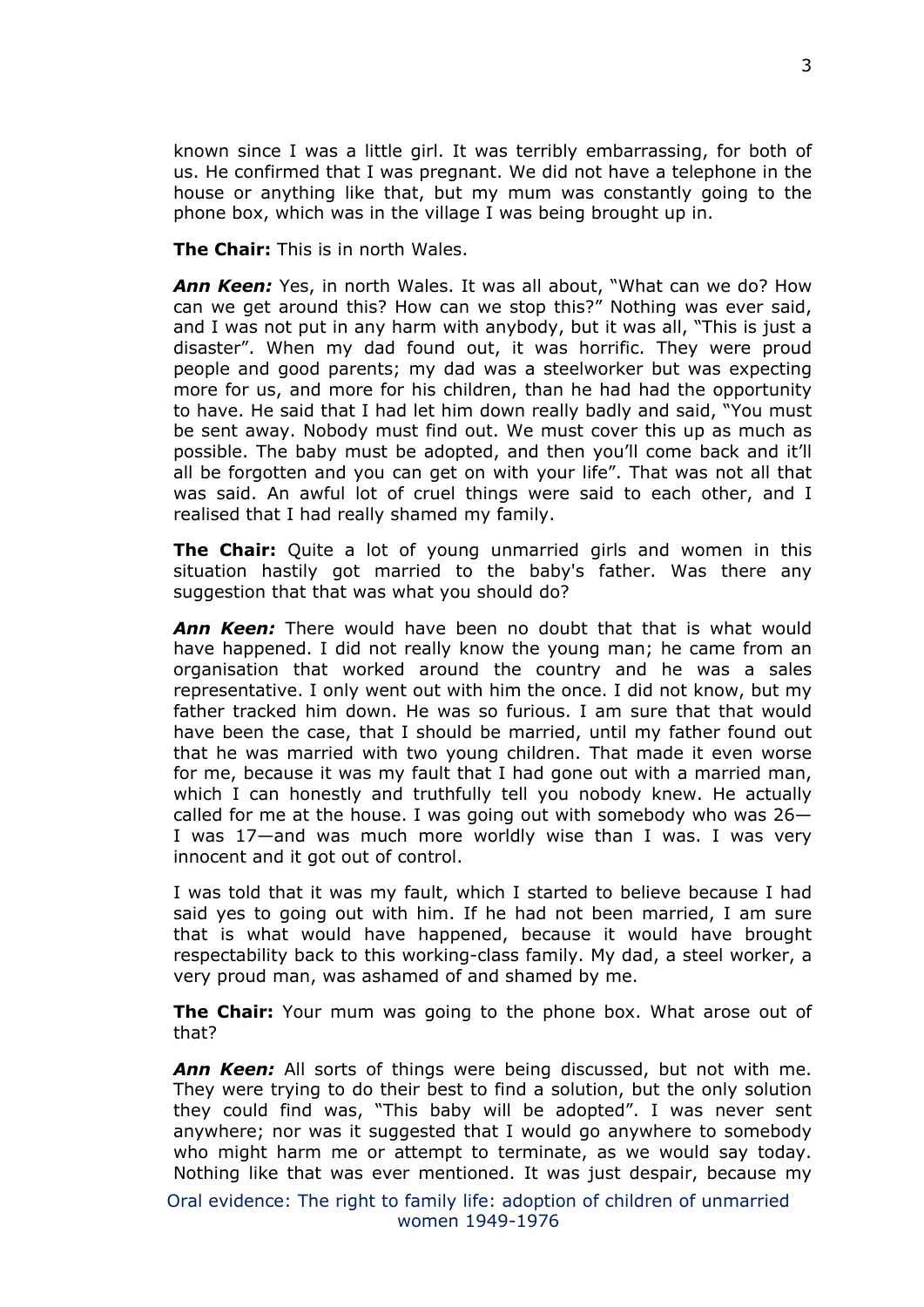mother wanted to put it right and she could not. The only way this could happen would be if I was sent away. Ironically, I was sent away to a very well-respected

person who was known to the family while I was waiting to go to the home.

I want to say this, because many of the other mothers who are not able to speak today have also said the same. That man abused me very badly, because he said that nobody would believe me. He could abuse me because I was a bad girl, I was a wicked girl, so he could do what he wanted to me because he was able to, because nobody would believe me. I only told my mother about that man 12 or 15 years ago, because, again, how do you do that? If I had the wisdom and knowledge that I have now, of course I should have exposed him, but there was a wife and two children and I was terrified that nobody would believe me. Why would they believe me, because look what I had brought to people? That is drummed into you so regularly that you believe it, and there are parts of me that still believe it.

**The Chair:** You were sent away from home before going into the mother and baby's home.

*Ann Keen:* Yes. To stay with a relative who lived away.

**The Chair:** Why were you sent away from home at that early stage?

*Ann Keen:* Because somebody might find out. I was starting to show. It was very quick. With whom I do not know. By the time I had got to the home and into south Wales from north Wales it was obvious that there was a plan. It was not obvious to me at the time, because I was still in this terrified state, but when I look back now as an older and wiser person, I know that somebody had already instigated the adoption process. There were no questions for me, there was no consultation with me. Remember that the age of majority then was 21. I was treated as a young teenager and nothing was ever discussed with me other than, "There'll be a time when this baby will be born and you'll not be allowed to have it". Then others would use words like, "You are not worthy to have it, because you are a bad girl. If you were to love this baby, you would definitely want it to be cared for by somebody else".

I also knew that my mum and dad counted the pennies, so an extra baby would have been a burden. I understand that, and I understood it then but I did not totally accept it. It was my baby and it was very difficult to please everybody, but that is what you tried to do: please everybody except yourself. The only time I was allowed to love the baby was when he was with me and before he was born. I missed my family, missed my mum. My goodness, I wanted my mum then, I wanted my brothers, but I had the baby. I was not alone, because I had the baby. That is how it felt; I felt this very strong bond then with the baby.

**The Chair:** Even before the baby was born?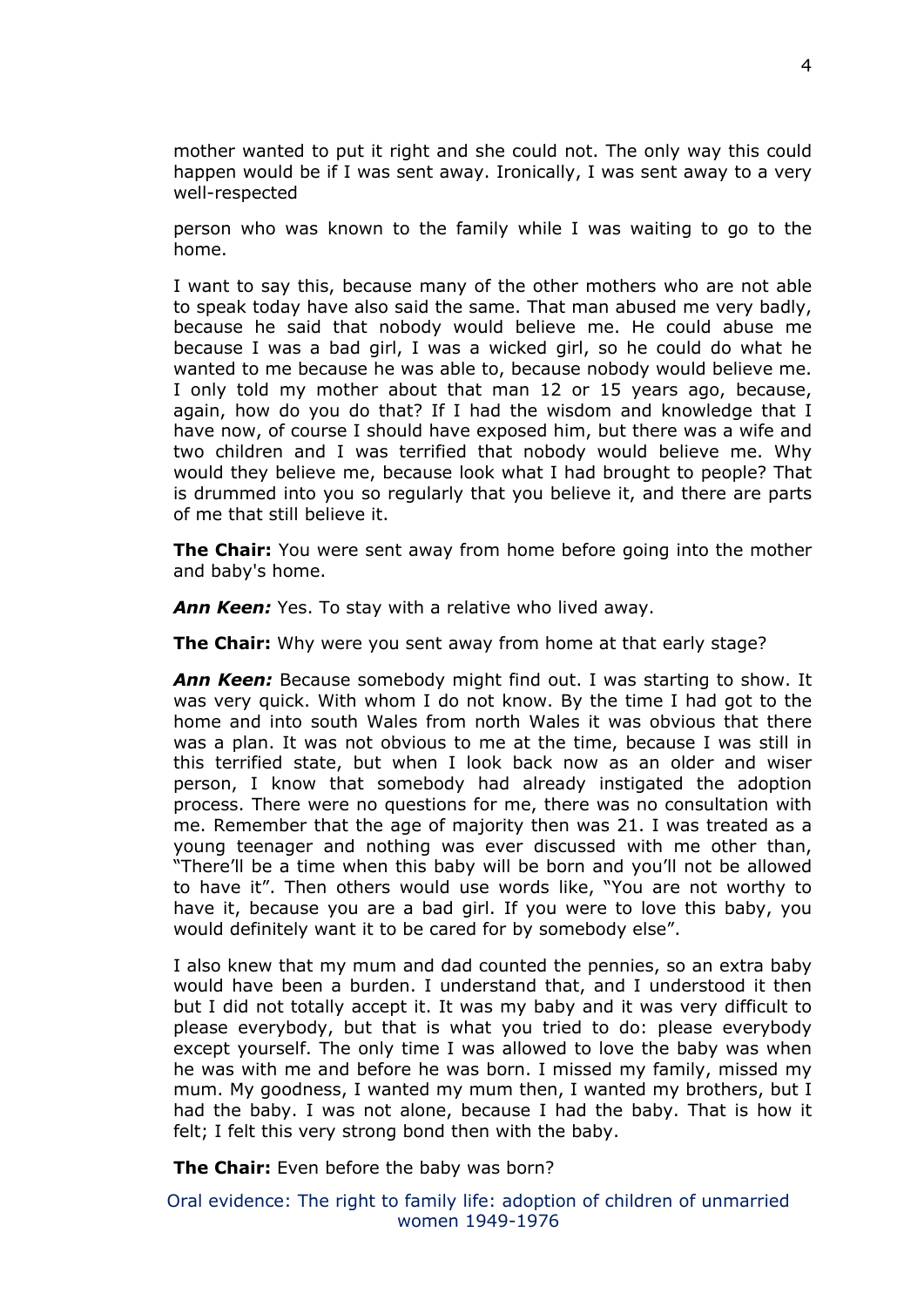*Ann Keen:* Yes, especially the first time the baby moved.

**The Chair:** It was you and the baby against the world.

*Judy Baker: Yes, absolutely.* 

*Ann Keen:* Yes. I was always planning what I would do and how I could do this. Then somebody would soon come and tell you that you were not very worthy of anything, you were not a nice person. You are constantly telling yourself, "If you love this baby, it has to be taken away from you. Even thinking about it is wrong, because you are bad".

**The Chair:** In what you have said, you have made it clear that there was no sense in which you made the choice or took the decision. You discovered that wheels were in motion, but you had not set those wheels in motion; it was done without you?

*Ann Keen:* Yes, they had. I was in a conversation with a form of a social worker from the Church of England about what was happening, but I was not in a decision-making conversation as to what was happening. It was not done without me knowing that I was going to be whisked into hospital, have the baby and it would be gone. I knew what was going to happen. In fact, I was asked to buy a layette, as they called it then—two cardigans, lots of nappies—for the baby ready for when he was taken away. It was a very strange way of managing you. Then moving into the home was a real shock.

**The Chair:** Where was the home?

*Ann Keen:* In Swansea. The organisation was the Swansea and Brecon Diocesan Moral Welfare Association. What the name of the home was I do not know. I never saw the name of the home. There was such a mixture of discipline. Scrubbing steps is something that I have heard so many mothers say they did, and that is what I was told I would do. When I got to the bottom I could go back to the top and scrub them again, because it was about obeying an order. That is to get you to comply. That is what people do, don't they? In one way, if you want somebody to do something, you can look after them and care for them while you are wanting them to do something. That was not the case. It was about reinforcing this, "You've wronged yourself and your family. This baby is entitled to a decent life, and it is not with you because you cannot afford it anyway, because you will have no money". I believed that.

I knew the predicament my parents were in. My parents did not know how badly I was treated because they were not with me. The only people who knew how badly I was treated was me and the people doing it, because that treatment did not take place in the open world. It was so awful for lots of us who were in there, and we were all just young women. Today, I can say that the crime was that we were not married.

Q14 **Baroness Massey of Darwen:** I am a Labour Peer. Thank you for those very honest replies. Did you have any support of any kind—from siblings,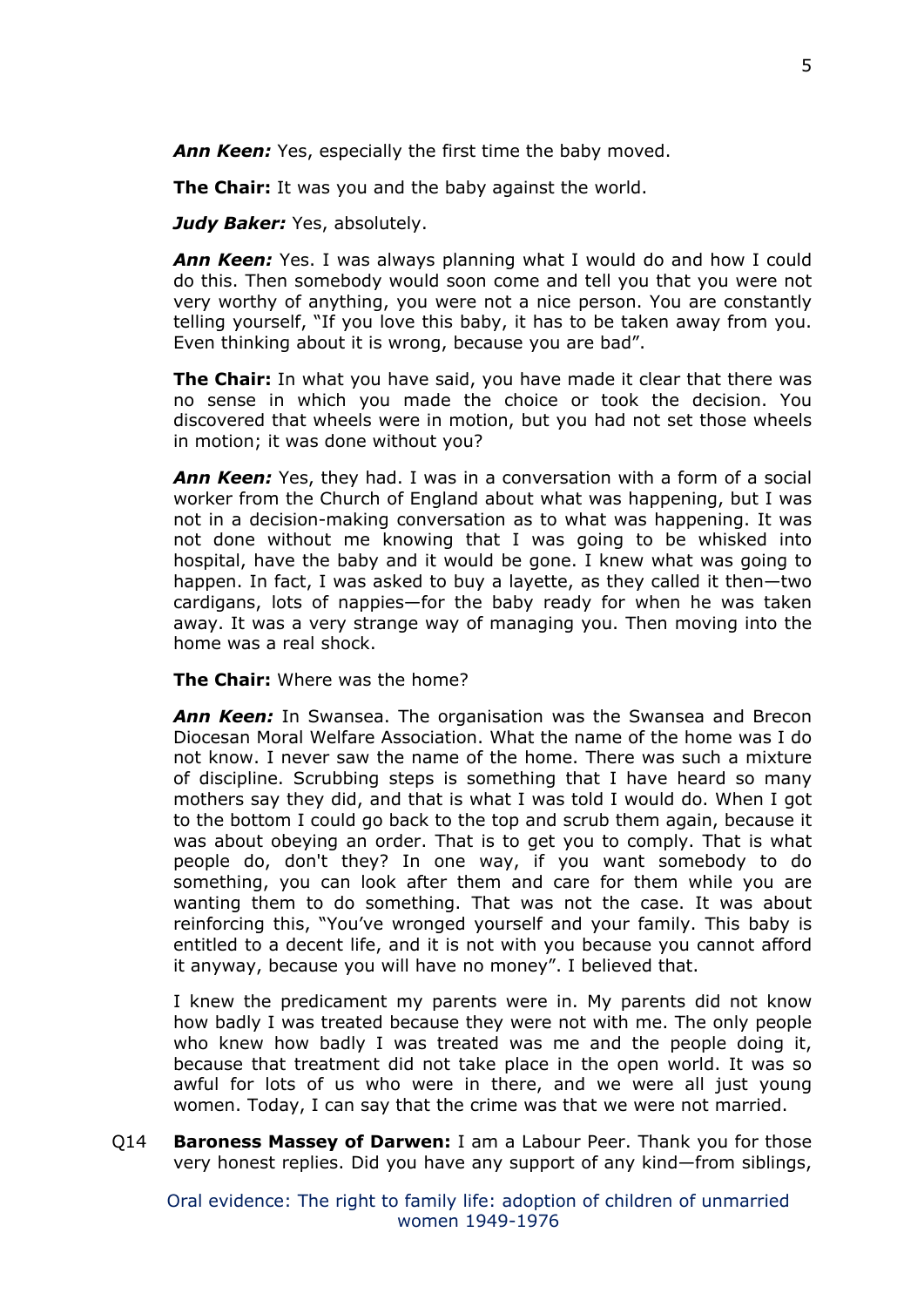grandparents or friends; you have mentioned your father already—or religion? You said that you were sent from home, which sounds like a horrendous experience. Presumably you got no support of any real kind there. Could you just say a bit about support? Did you get any at all or would you have liked some? What was going on?

*Ann Keen:* I would have loved to have stayed at home. I would have loved to have had that type of support, but because I was away and things like telephones and modern communication did not exist there was not the opportunity. The cost involved in having regular visits from my parents meant that they could not take place because it was too difficult. The answer is that the only support I could have would be with the social worker who was coercing me into agreeing with her all the time. There was no religious support; I did not have anything like that.

**Baroness Massey of Darwen:** What about friends, grandparents or siblings? When you found out that you were pregnant and you told your parents, was anybody sympathetic and not wanting you to go away from home?

*Ann Keen:* No, because nobody knew. My siblings were brothers who were much younger than me. No, there was nobody. It might seem strange, but the only thing that was important was to get me away, get it over with and return, and then everybody would be satisfied.

Q15 **Angela Richardson:** I am the Conservative Member of Parliament for Guildford. Are you able to tell us about your birth experience? What was it like giving birth? Where did you give birth? Could you tell us about the placement of your baby afterwards and the final stages of the adoption process?

*Ann Keen:* I went two weeks over the date. That date and every day I went over it was in my head. By then I had come back to my relative; I was not in the home. When nobody was looking, I got to the bottom of the stairs, quickly went into the office and managed to ring my relative, who fortunately answered the telephone, and I said, "I can't stay here. I'll go". They came and took me back. Then, in a very short period of time, I went into labour. I had a room at the very top of the house in what is commonly known as an attic room. I stayed there. I was in total denial that these pains were labour pains. Then it became so bad that I had to tell somebody and I was taken into hospital.

I was terrified, because, again, I wanted my mum; I wanted somebody. I had an idea of what was going to happen, but I did not fully know. I never expected it to be another punishment, but the people who were caring for me during my labour were telling me that I could not have any pain control, because: "This will stop you from ever getting into this situation again. You'll remember this, so you'll never do it again". I had an episiotomy and every time I moved the lady doctor who was stitching me slapped my leg to say, "Keep still". As a nurse now, I know I could have had a local anaesthetic and things. I had nothing of the kind. It was a horrific ordeal. At the end of labour, a mum gets rewarded with the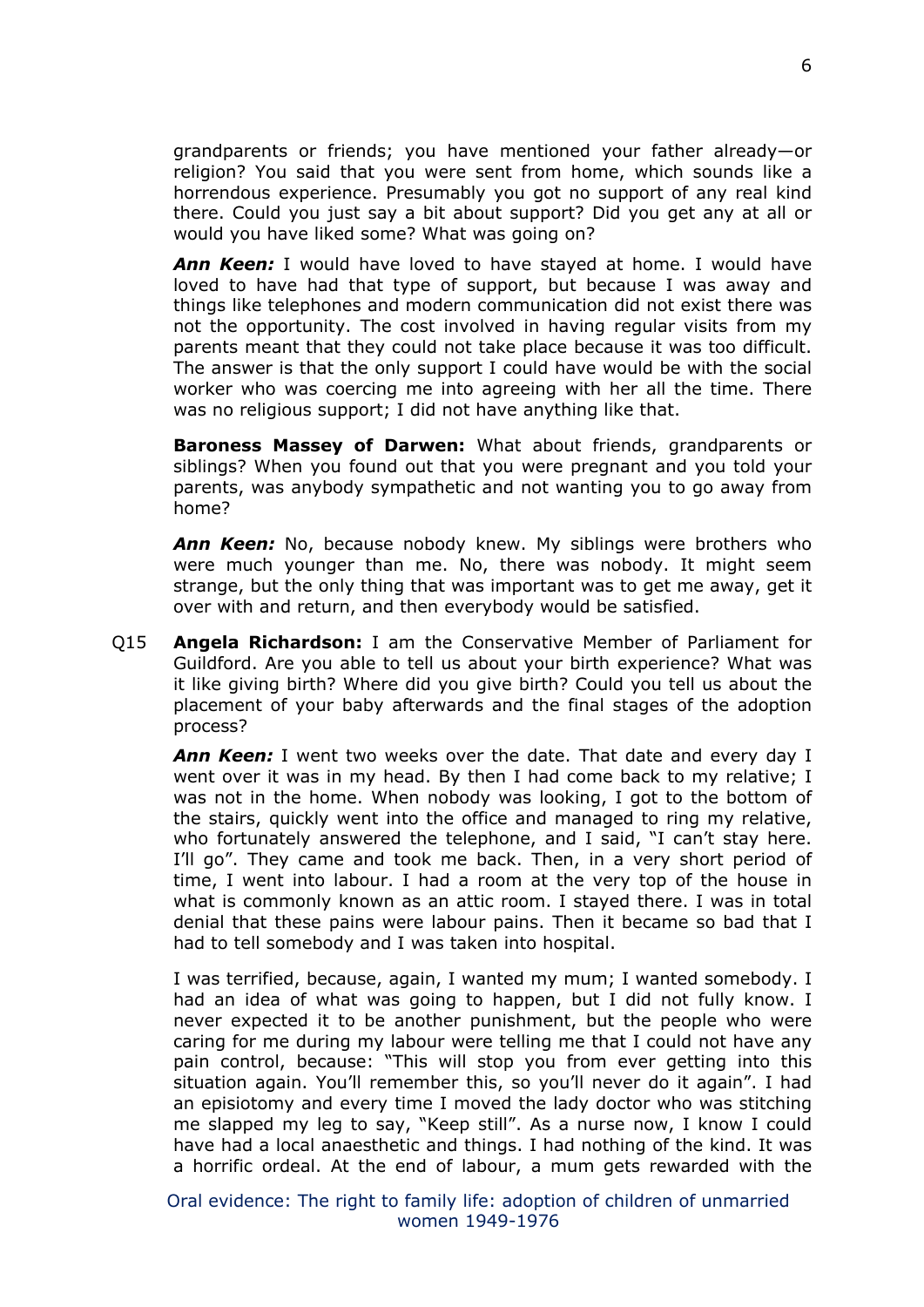child. I was not even able to see him. I was told, "No, no, no. You know that this baby is for adoption". I was in a really bleak NHS labour room with equipment in it and I was taken eventually to the ward.

**Angela Richardson:** Were you reunited with your baby at any point?

*Ann Keen:* Yes, by chance. The nurse midwife who was saying that I could not have anything for pain was not, shall we say, the most approachable. There was another midwife nurse who I thought had a kind face. I asked her and she kept saying, "Oh, Ann, you know it's for adoption and I can't". I said, "Please, please, just let me see". She was amazing. She came back and said, "Yes, for 10 days, but please don't get close because you'll be discharged on the tenth day and the baby will go to his new mum".

I thought that was a victory, but on the eighth day, like on the date of the birth, he was not there. The nurse midwife who was there said, "We told you not to get close and you did. You've taken the wristband off him and we've had to put another one on. That is telling us that you can't see him anymore". Then she pointed to another building and said, "He's in there. His new mummy is coming for him and you'll never see him again. Now you come with me into the bathroom". In those days, NHS bathrooms were not the most luxurious of places—they still are not, probably—and it was horrible. In the bath she got my breast and said, "I'm getting rid of this milk because you'll not need it".

**Angela Richardson:** During those eight days when you were not allowed to get close, were you able to breast feed or were they bottle-feeding?

## *Ann Keen:* No.

**Angela Richardson:** You were given no advice as to how to deal with your breast milk?

*Ann Keen:* None whatsoever. I was in a ward with other mothers with their babies, with their visitors, with people bringing them flowers. I cannot tell you how that was. We have learned so much, but we still get it wrong with mothers today. It was just what happened. The phrase constantly used is "for the best"—"This is for the best. Come on now, this is for the best. Best for the baby. You can't do it. It's best for you". Just that phrase: "It's for the best". It is impossible to say that it was for the best.

**Angela Richardson:** How long after your baby was taken away to the other building on day eight did it take them to sign off on the final adoption process?

*Ann Keen:* Six weeks. I suppose I was more fortunate than other mothers. I have heard that some had to have their baby with them for some time and then hand the baby over. I did not have that. I understand that my son's adopted mum—who I have never shown anything other than absolute love for, because she had my baby, so why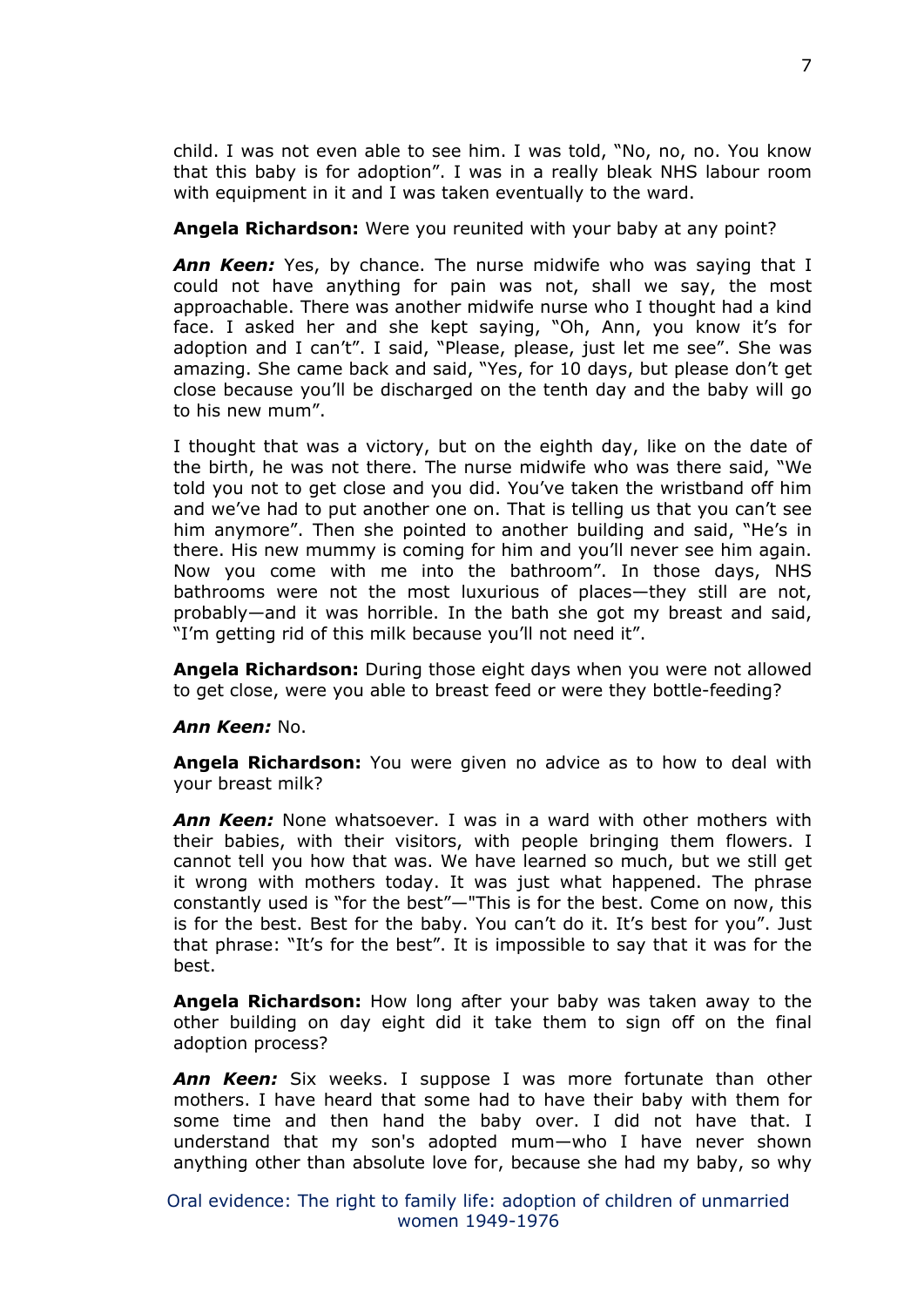would I not love her?—was there on the tenth day, and she started the fostering and then the adoption. It is hard. All I know is that I was invited to a vicarage and a form must have been signed by someone else other than me because of my age; I guess that would have been the relative. But I had to be there and I had the notice sent back to me from the court stating that this was official now and that the adoption had taken place.

That piece of paper, that letter, which I kept and which I believe I submitted to the committee—I do not know whether you were able to see it—says to me, now that I am older, better educated and wiser: "This is a photograph of the baby. You will see how well he is looked after, and now you know that he'll never grow up with the stigma of illegitimacy". The bottom line was that babies go to married people, and not to have illegitimate babies. There are words in life that you have to come across and sometimes say out loud. I have said it now, but it is very hard to say: "He did not grow up illegitimate, thanks to me".

That was to reconcile you. That was it—no grieving, no nothing, nobody to talk to. I wanted to talk, but I was told that nobody would ever respect me. Nobody would care for me because of this wickedness. You believe it. My mother wanted to take me to church to have my body "churched", and I did not go. I did not want to go. That was the only time I stood up and said, "I can't do that". I suppose that was me trying to think, "I'm not that bad person" and, "I've been wronged but I can't do anything about it".

Q16 **Lord Dubs:** I am a Labour Member of the Lords. Before I ask my main question, can I ask: did nobody show you any kindness at all in all this? Was there no kind person who you could relate to?

*Ann Keen:* There was the nurse I spoke with who allowed me to see my baby. When I think about that, it took a lot for her to do that, because it was not to happen. It was said most clearly to me, "The baby's for adoption, so you don't see them. It's for the best". The social worker was not cruel to me, but she was the only person who wanted me to do what she was asking, and she was not asking in a bad way. It was the structure around her that was about getting me to comply. If I had been shown a lot of kindness, maybe I would have said, "I don't want this to happen", and it would have all gone wrong.

**Lord Dubs:** What happened after the adoption? What role has the experience you have gone through played in your life subsequently?

*Ann Keen:* It is still there: the moment in the bath when she expressed the milk. When I was reunited with my son—and I had a very short period of time before I met him—it was like something happened to my body. It got me back to being alive again. That sounds dramatic, and I do not want it to be like that, but there is a feeling of numbness that you have and then there is a feeling when the numbness goes, and that is what happened.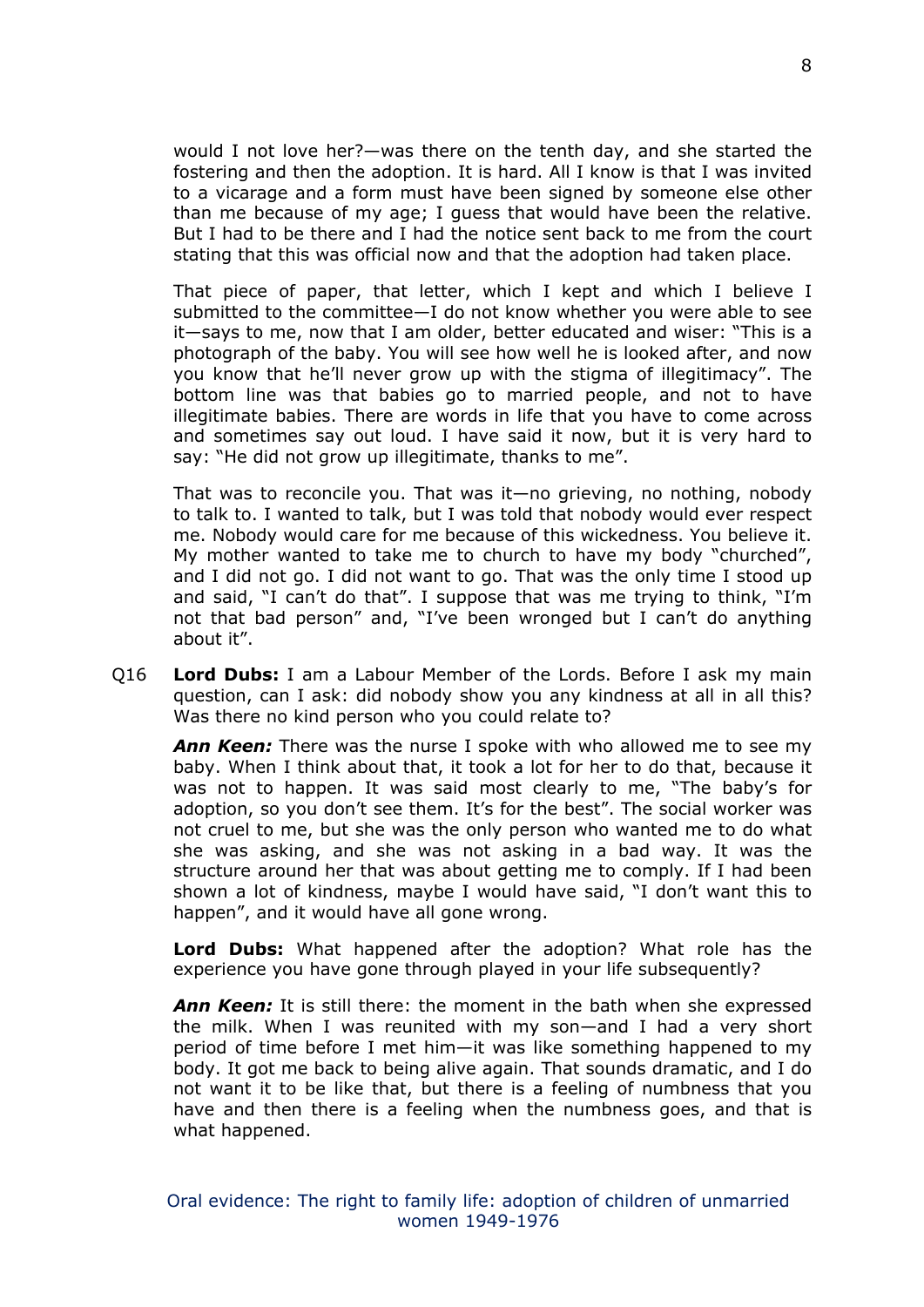I was determined to be a nurse. I was 26 when I trained, and I was determined to do everything I could to make sure that everybody in my care had dignity and respect. I believe I achieved that as much as it was humanly possible to do so. I am still on the nursing register today trying to make sure that patients have respect.

**The Chair:** How old was your son before you got reunited with him?

*Ann Keen:* He was 27 years old.

**The Chair:** Did you, as they said, feel that "This is for the best. I've done something terribly wrong, but now I can put myself on the right path, have this moral welfare surrounding me and get on with my life"?

*Ann Keen:* I did get on with my life. I had a very bad marriage and I left that to come to London to train as a nurse. I saw that almost as an opportunity to be different, but you cannot possibly forget. There is a Natural Parents Network logo of an elephant and a baby elephant, and it is because elephants never forget and the elephant always looks for its young and searches. It is so true, because you cannot forget having a child. To try to demonstrate this, I wrote in my evidence about a Christmas when I knew that my son would be six in January and I bought him a bike. I had been looking at this bike in the shop and I was so pleased to buy it. When I got back to where my car was parked, I knew I could not take it anywhere, so I just left it there. In my heart I had bought him a bike.

You do all sorts of things. When he is 17, is he having driving lessons? Did he do well at school? Did this happen? Did he fight in the Falklands? I was going insane thinking of all sorts of things that he could or might have done, the age he would be. My second husband, my best husband, was constantly saying to me, "Ann, you're torturing yourself with this" and I said, "But what is the alternative?" There was no alternative, because you cannot forget. You do not say, "Well, let's get on with our life now". It is impossible. I know I am not alone. I know I stand by thousands and thousands of other women all over the world who have lost their children. It is no different for anybody in a famine or a war to lose a child, but when it comes to losing it by it being taken off you and then being told or it being written that "She gave him up for adoption", we should be able to clear our name on that because we did not. Yet the lady that adopted him did not steal him either; there was a process.

It is very difficult not to be on everybody's side, in a way. At the same time, we were separated. There is a book called *The Primal Wound*. My friend Judy only told me about it last week. I should have known about it a long time ago. It so relates to that elephant looking for the young elephant—the animal looking for its young and wanting to care. The wound is felt by the child all through their life. I did not know. This book is well researched and, if I can say it at this stage, this is an important book for the committee.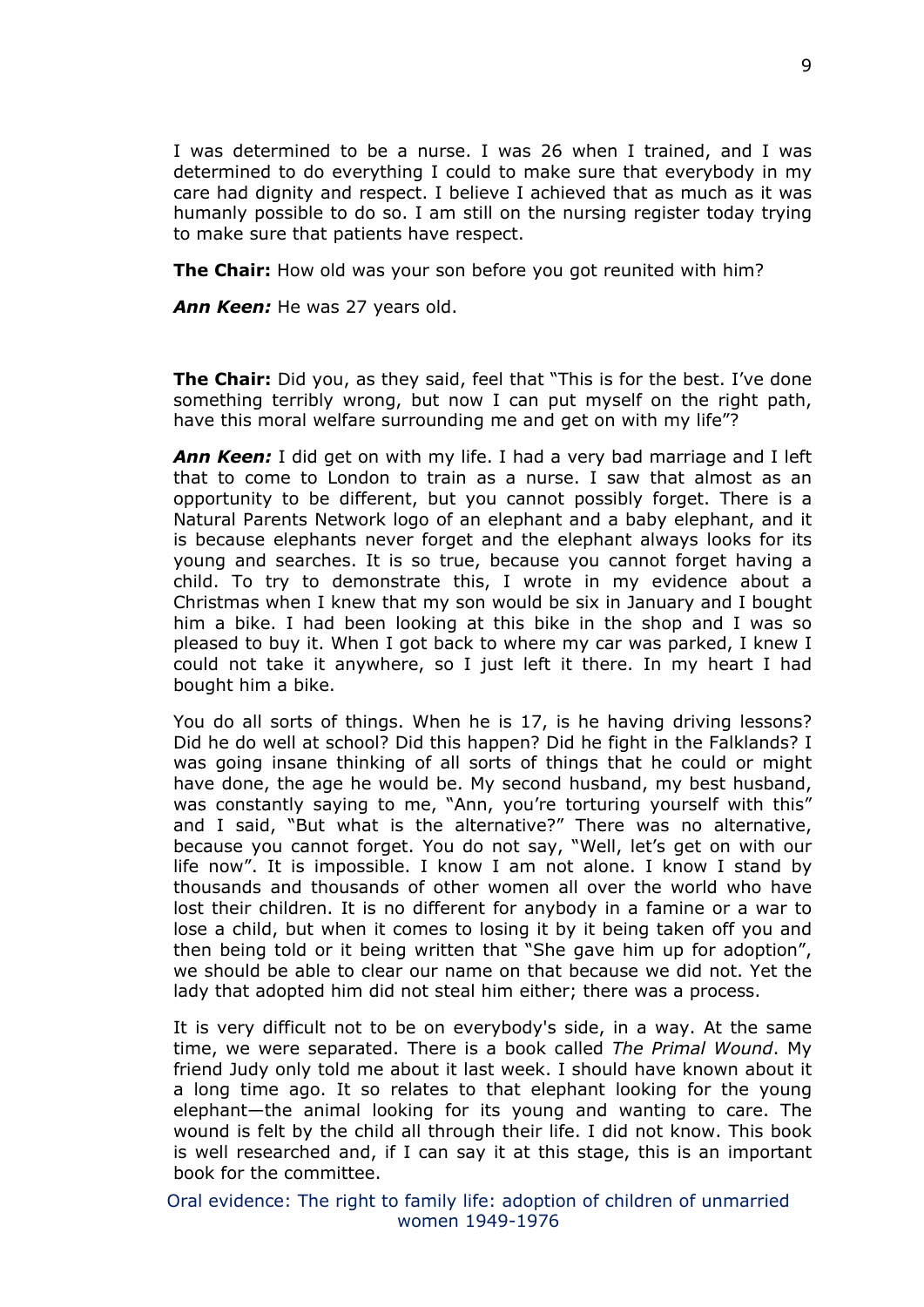**The Chair:** You were condemned to be in a situation of for ever feeling a loss.

*Ann Keen:* Yes, I still do.

**The Chair:** You were still the mother.

*Ann Keen:* Yes.

**The Chair:** But you just did not have your son.

*Ann Keen:* Yes. My son did not know he was adopted until he was 27 and found out by accident. His parents had divorced when he was three and he had spent his entire life until then trying to have a relationship with the man he thought was his father but did not really want to know him. He could not understand why he did not want to know. There is a lot of damage everywhere. A lot of people have been really damaged and the consequences are still ongoing.

**The Chair:** There was a lot of secrecy and a lot of lies.

*Ann Keen:* Yes.

**The Chair:** A lot of everyday suffering for you because of the separation.

*Ann Keen:* Yes. To be self-indulgent and say, "Poor me" is not my way, but I did feel it. I felt it at family times. I felt it when I went to be with my friends who had had their babies, because when I was in my 20s they were of an age when they were having babies. I was a godmother and holding a baby to be a godmother. It was really hard.

**The Chair:** Tell the committee whether you went on to have other children.

*Ann Keen:* No, I did not. I did not want any. I only wanted him. I hardly ever had anger; I suppressed the anger. The anger is with me more now and more since the reunion because of other things I have heard and learned about other mums, about other children and about the particular research in this book. The feelings that the children have are so strong because they know their mother too. They know that this is not their mother. It is very hard to read that you have damaged somebody and some of our children are damaged.

The mothers are damaged because of the secret that you mentioned, Chair. Nobody could talk about it. The secrets and lies—even the dirty little secret, as it is sometimes referred to in the family—were so awful. Although this went across different classes and backgrounds, it was predominantly working-class women. Women who did not conceive did not have diagnostic testing like now. They did not have IVF, they did not have anything, but there was an answer. We were fulfilling a need and we were told that it was for the best—for us, for the baby and for the mum who was going to be the new mum. You were fulfilling a need.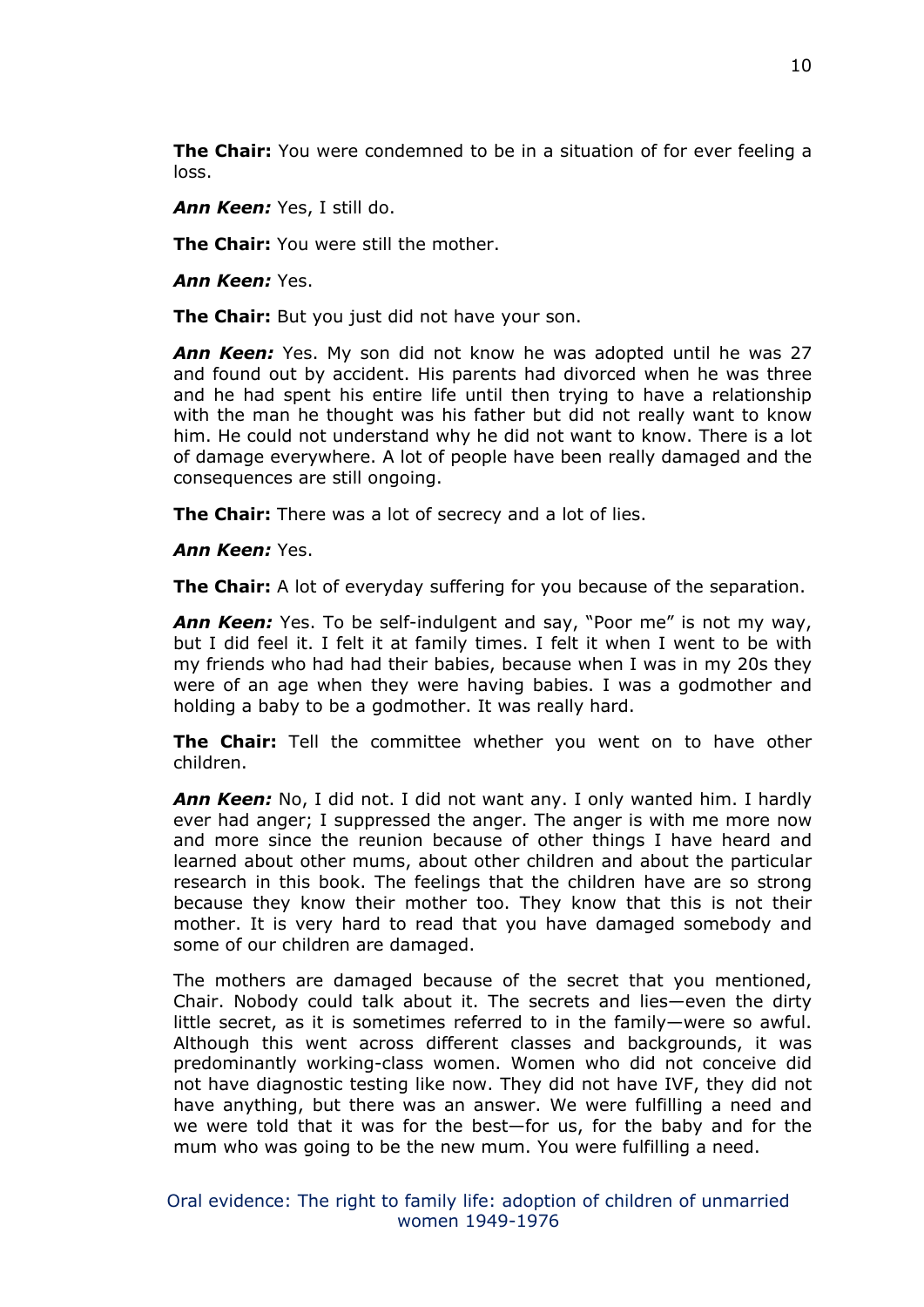**The Chair:** As well as there being no fertility treatment then that we know about now, there was a very big pressure on women to have a family to fulfil their role as a woman, much more so even than now, although it is still quite prevalent. That was the situation; as well as there being virtually no sex education, contraception or abortion, there were these parents waiting for adoptive children. That is the situation that you got caught up in.

*Ann Keen:* Yes. I would like to know who funded the homes. What arrangements were made? I do not know the answer to that. I know that there have been various novels, films and true-to-life stories.

**The Chair:** In terms of the right to family life, did it interfere with your relationship with your mother, with your siblings, with other people? We have talked about the total interruption of your right to family life with the most important person who was your son, but what about other family?

*Ann Keen:* As in most families there would be gatherings, whether it be Christmas, celebrating parents' birthdays, wedding anniversaries, celebrations that happen throughout life, and there was always somebody missing. Even relatives who did not know, or I assume did not know, would say, "Oh, you never wanted children, Ann? You just wanted your career in nursing, did you?" I would never deny him, but I would say, "It's not always as it seems". In other words, do not ask me anymore. But I did not say, "No, I don't not want children".

The denial of him by my parents hurt me so much. My younger brothers did not know about my son until the early 1990s. They did not know I had had a baby and I felt I wanted to tell them. There was big controversy that I should not, but I did.

**The Chair:** It created a huge barrier between you and your siblings.

*Ann Keen:* A massive barrier, and it still does. I do not watch it, but in "Long Lost Family" the reunion is so wonderful. I do not know what happens weeks or months after that, but it is so difficult to manage. Again, I refer to *The Primal Would* book. I tried to integrate my son with everybody in the family. That was not what he wanted; he just wanted me. He wanted the closeness to me. The psychology of all of this, or whatever the right term to use is, is very complex. That is why I hope that at the end of your inquiry—I thank you so much for having it—we get some proper counselling that is specific to this, because this is a very specific emotion that needs addressing. I keep mine inside and busy myself constantly. I do not want meditation time to think about it, because it brings up so much, and even preparing the evidence has brought so much back that I had forgotten. What I am saying today has brought up so much that I did not think I would ever say out loud, let alone here. It is very traumatic, but I still appreciate the fact that you are listening to this.

Oral evidence: The right to family life: adoption of children of unmarried women 1949-1976 **The Chair:** Thank you very much for what you have said and for being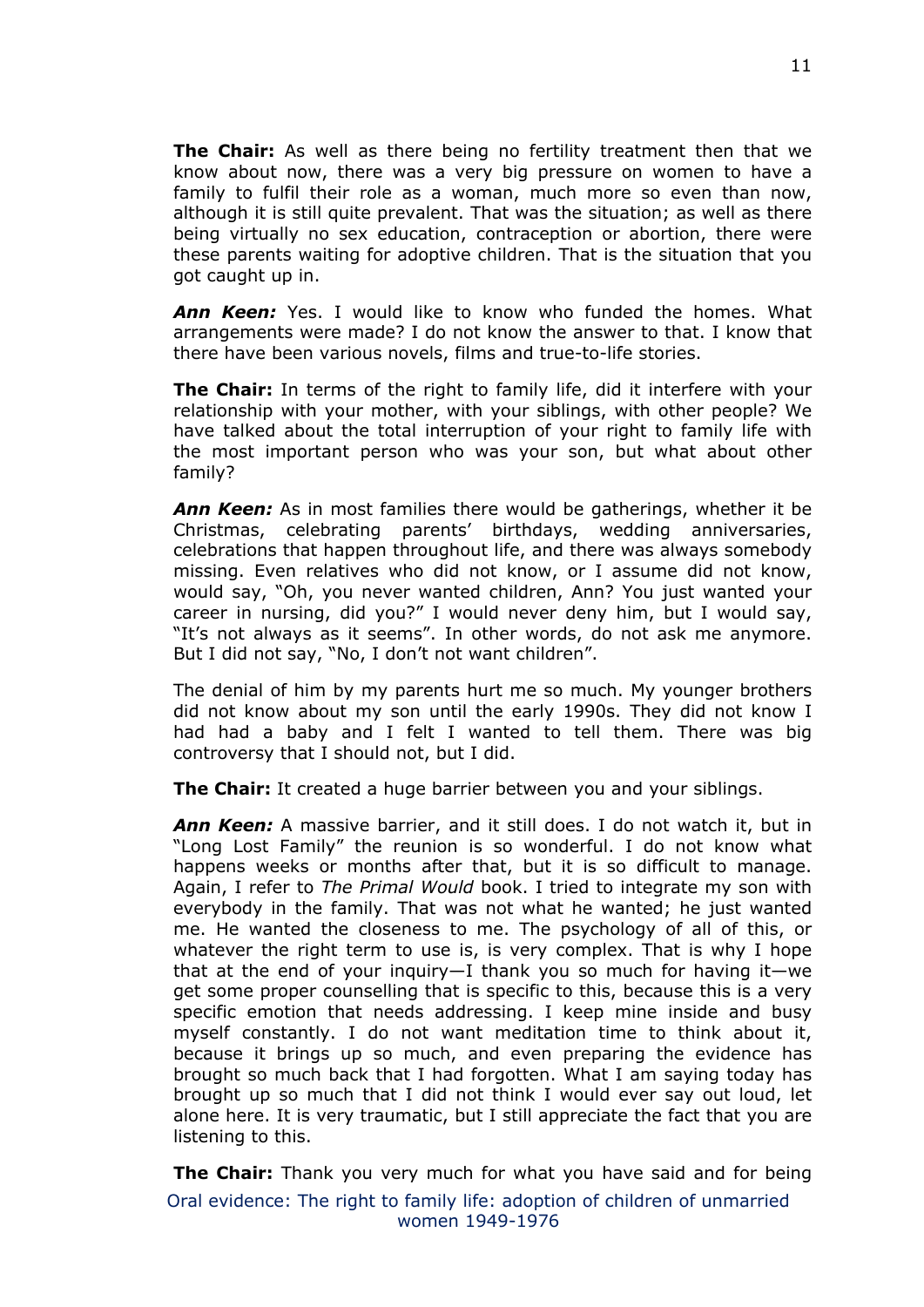prepared to tell us about it. Can we turn now to Judy? Judy, could you go through the same issues that Ann has told us about? Then, at the end of your session, we will hear from you both what you think, besides from counselling, should be done at this point, and what you think about an apology? Judy, would you like to say what happened to you?

*Judy Baker:* Thank you very much for the chance to talk. One of the things that handicaps us all is that adoption is like a secret society that nobody admits to being a member of. It is based on loss; we have all lost something through adoption. I lost my child, my beloved baby who I nurtured for nine months in my womb and who I nurtured for seven weeks once she was born. My daughter lost me. She lost her heritage. She lost her family, her wider sense of herself in the world, and her parents lost the

child that they never had. We start from a point of loss, but it is not a loss that you can grieve because the person has not died. It is not like there is a funeral, a cemetery that you can go to, a grave. There is none of that; it is like a living death. Your grief is disenfranchised; it has nowhere to go.

In 1976, the law changed allowing adoptees to search for their families. Until then, adoptions were closed and there was no right for anybody to search for each other. There were 484,000 adoptions. That is 484,000 mothers who lost children and children who lost mothers. That is an inexcusable amount. Even if you take it that some of those adoptions were perhaps because of ill treatment or because of death, there was still a substantial amount—thousands of us who were unmarried mothers, forced by a system to give up our children.

Unlike Ann, I was treated fairly kindly, but in the kindness there was always a hidden agenda. I was 18. This was 1967, the swinging sixties, and we were all being encouraged to go out and have fun. I was a young woman setting out on life. I met a man who was a lot older—he was 30 and I was 18—but he was fun, he was handsome and he was charismatic. I fell in love and then I did what was fairly natural; we had sex and I became pregnant. I had no idea to start with that I was pregnant, because my periods at that point were very erratic anyway. Then it started to dawn on me. You have to take into consideration, if you would, that these are memories from 50-plus years ago. A lot of things I have locked away because they were traumatic for me.

Eventually I talked to a girl who I met in hospital. She had had an abortion and I had had an appendix out. I confided in her that I thought I was pregnant. She said she knew somebody who could do a backstreet abortion. I considered it for a little while, but it terrified me and I did not want to go down that road. I worked with a chap whose girlfriend was a nurse in the VD clinic. She had connections. She made me an appointment at the hospital and I went along. I saw a doctor who said his words to me were very in your face—"You don't want to kill your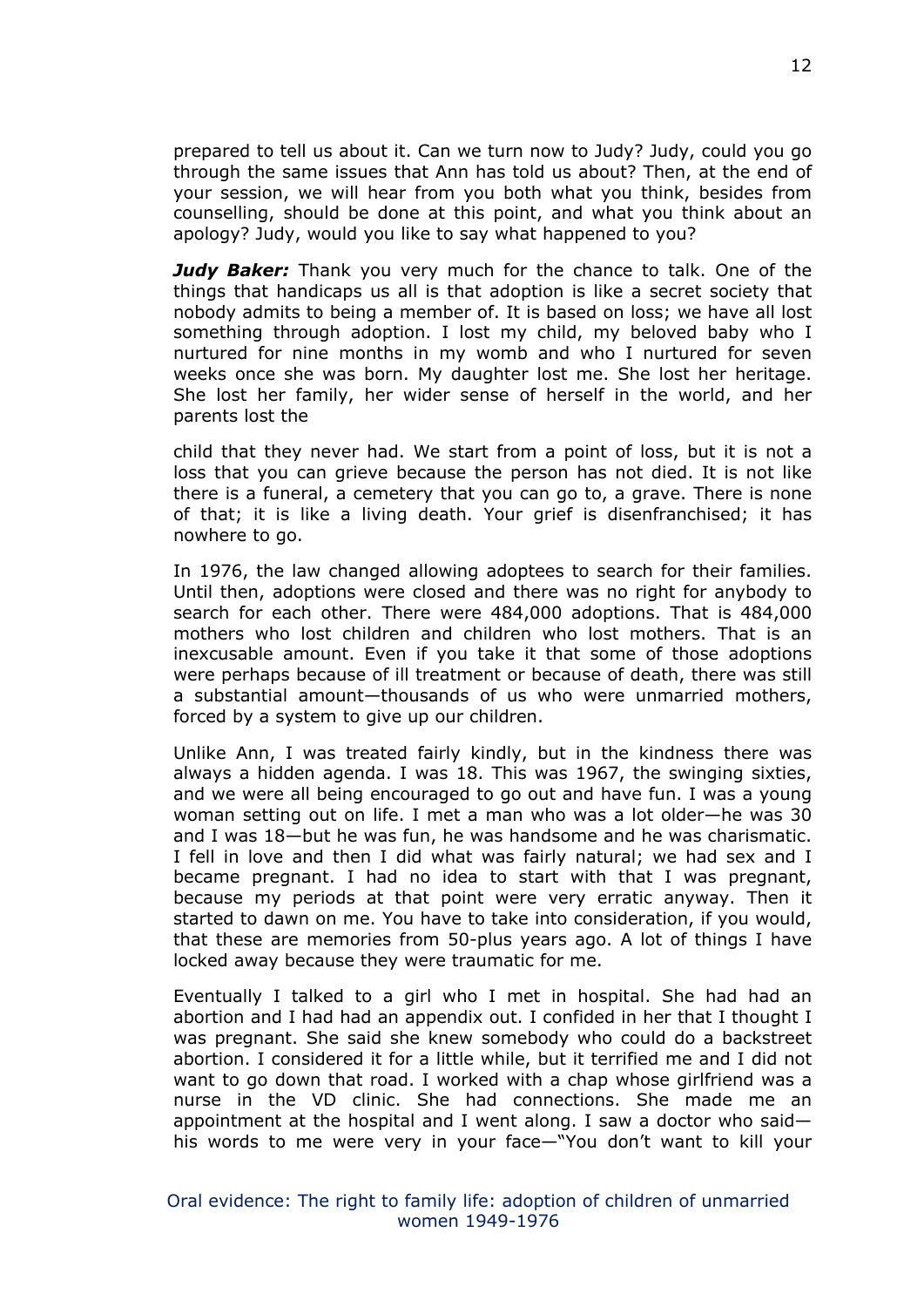baby, do you?" No, I do not want to kill my baby. He said, "I think we'd better get the almoner along here". I have clear memories of that.

The almoner was like a hospital social worker. She came along and she was a very nice, very kind, woman who was very comforting, but immediately mentioned adoption to me. It was not, "We can do something about it; we can support you". At that very first moment of being in the system, adoption was the first thing that was mentioned. She painted it as something wonderful. All the way along everybody painted it to me as something wonderful: that I would go on to live my life, my child would have this wonderful life with these wonderful people who were married, who could provide her with everything that I could not. I already felt shame, because I was pregnant at a time when everybody was doing it, but you were only shamed if you were caught.

Then the almoner called my mum, who came in and gave me a great big hug. I felt so sorry that I had disappointed her and she was just lovely. I did not have anything that Ann had; there was no stigma attached. She wanted to protect me and do the best for me and, like me, she was coerced into believing that the best thing would be to give up my baby. She was a mum herself. She knew how that would be, but there was this pressure to believe that this was going to be the best thing. The almoner then got in touch with the moral welfare worker—that tells you everything that you need to know—who was a Miss, who had never had children, and she arranged for me to go into a mother and baby home six weeks before the baby was born.

**The Chair:** Why could you not stay at home?

*Judy Baker:* I could have stayed at home. My parents would have had me at home, but I felt that it would have been too much for them. I was so conscious of having disappointed them.

**The Chair:** Were you ashamed?

*Judy Baker:* I was ashamed, yes. Also, they wanted to protect me from the stigma that would be attached to me as a single girl.

**The Chair:** You had to be disappeared somewhere, out of the local community.

*Judy Baker:* I had to be disappeared. The mother of the girl who I had been in hospital with was moving out of the area to a bungalow and the girl was apparently going to live with her. That turned out not to be the case, so I went to live with this woman who was a very staunch churchgoing woman who was obviously being very charitable looking after me. She gave me eggs and bacon for breakfast every morning and I have not been able to eat eggs and bacon for breakfast ever since. It was awful. It was horrible. I was on my own. My parents did come and visit. We would meet at a weekend and go into the town and have a meal. I was on my own. I missed them dreadfully, and my baby was growing inside me. Chair, you said it earlier: it was as if it was my baby and me against the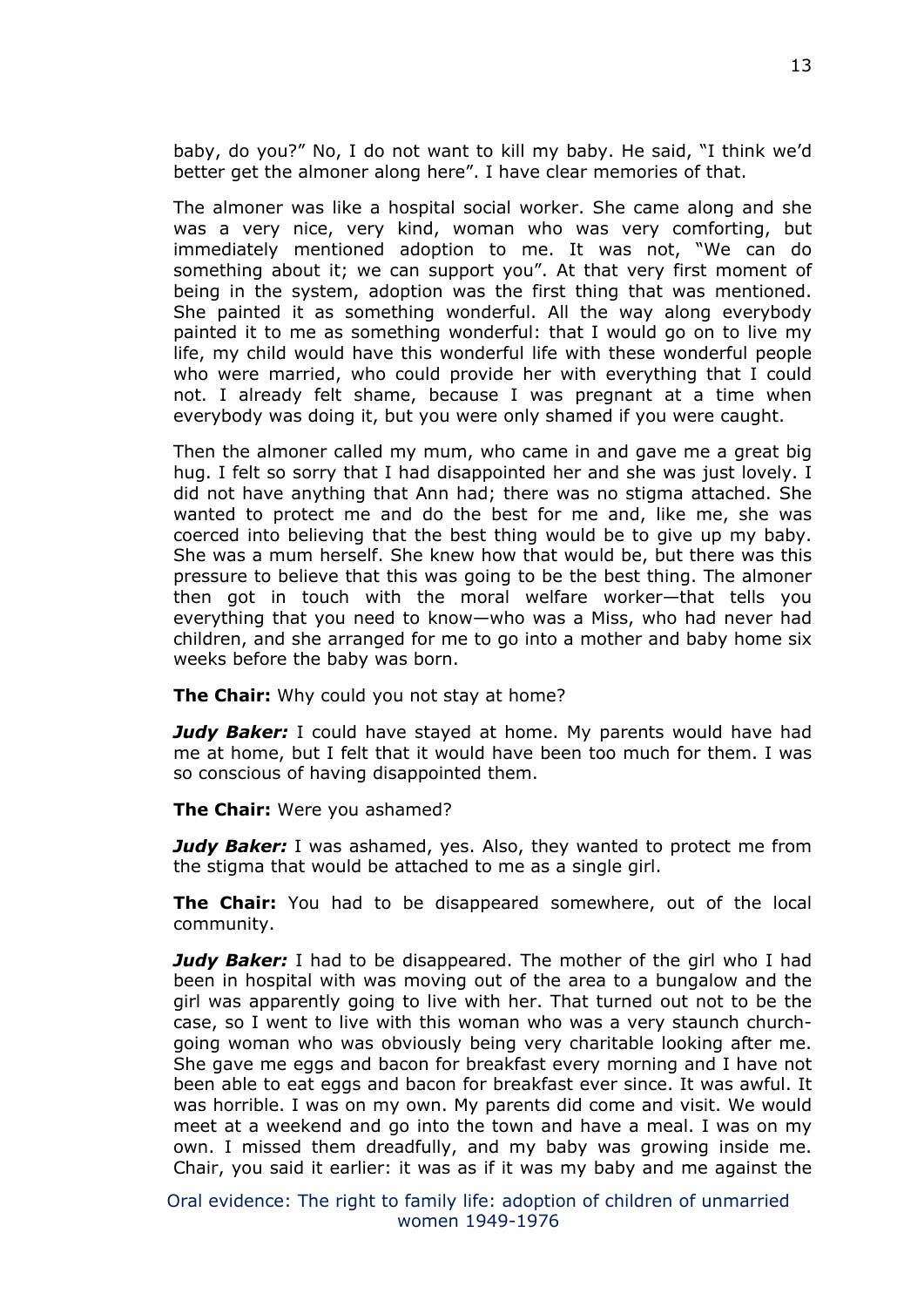world. I loved her. I did not know she was a she then, but I loved her. It is natural. It is a natural reaction.

I went to work for a fairly big company. I bought myself a ring in Woolworths. I told them that I was married. I suspect that they knew I was not, because one of the girls asked me, "What was your name before you were married?" I thought it was a very strange question—I still think it was a very strange question—but I told her that I had married somebody with the same name as me but with a different spelling, because I did not want anybody to know and I did not want the questions about what was going to happen to the baby. I do not think I had any antenatal care. I do not remember that. I do not remember anybody explaining to me what was going to happen.

I then moved into a mother and baby home in Wimbledon. This was

probably one of the better homes because of the people who ran it. The woman, who I think was the matron, was single, the assistant matron was a married woman, and we had a cook. They were decent; they were not unkind. We had jobs. I remember—this seems to be a very common thing—that I was in a big house with a very big staircase that swept round and one of our jobs was to scrub the staircase. You had this great big belly, and you were kneeling down on your hands and knees scrubbing this staircase. We also helped to cook. We seemed to have a lot of cheese and potato pie, so we were always peeling spuds. The cook used to say, "Come on, you naughty girls". We were viewed as being naughty girls. The saving grace was that we were all in the same boat. All the inmates were similar; most of us were young, all of us were unmarried and the majority of us were expecting to give our babies up for adoption. That was the scenario.

At the same time, we were also teenagers. We would want to listen to "Pick of the Pops" on a Sunday and have a little dance about, again with our great big fat bellies. Being in the mother and baby home was probably the best part of the experience for me, because there was that camaraderie, the same camaraderie that there is now between Ann and me because we share an experience.

**The Chair:** You were there so as not to bring shame on your family in the community. What happened afterwards? You then went to hospital?

*Judy Baker:* Yes, I went into labour. I had no idea what was happening. I thought I had got indigestion. It was night-time. I got up and went to the loo and my waters broke and I did not know what that was. I thought I had wet myself. I had these pains, but I thought that was indigestion. Nobody had prepared me for it. The assistant matron was on duty and she was a fusspot. She called an ambulance straightaway. I went in the ambulance with nice, kind ambulance men. I did not have time to put on any underwear, and I was in my nightie. It all felt so rushed. I did not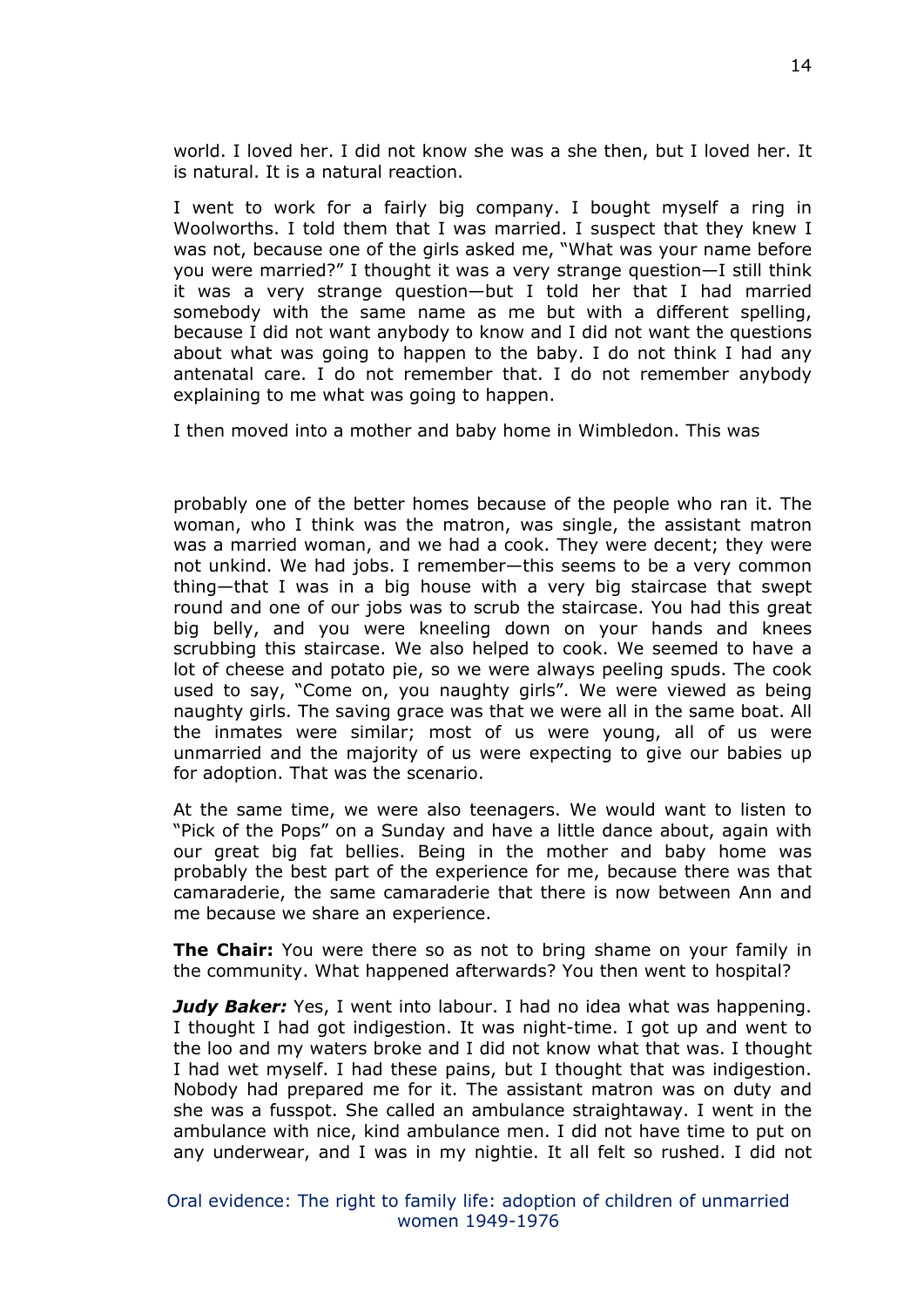know what was going to be waiting for me. I had no idea what was going to happen.

**The Chair:** You did not think at this point you were keeping the baby, did you?

*Judy Baker: No, absolutely not.* 

**The Chair:** That was already water under the bridge.

*Judy Baker:* I was going to do the right thing and I wanted so much to do the right thing. It is very hard to explain, but it had been drummed into me that the right thing would be to give my baby to somebody else to raise, because they could give her the advantages that I never could, and consequently she would never be called a bastard. Her illegitimacy would be wiped out. She would never have stigma attached to her. There was never any question that I was not going to lose her.

In hospital, when she was born, they did not say anything nasty to me. I do not know if this memory is right, but I remember lying on a slab and just being left there. When somebody came in to check on me I asked if I could have pain relief and she said, "No". She did not say, "No, because you're unmarried" or "No, because you're too far along". She just said, "No". I was left there to get on with it. It was a Sunday and the courtyard was below me and there was a Salvation Army band playing. My memory is that they were playing "Onward, Christian Soldiers", but that could be a trick of my imagination. Eventually they took me down into the labour ward and they were kind to me there. I gave birth, and I was so concerned that she was going to be okay. I said, "Has she got all her fingers and toes?" They said yes. I looked at her little face and I just fell in love. That is what motherhood equips you for, all these hormones oxytocin equips you to be a mother—and that was what happened.

I was then in hospital for 10 days. It was obvious that I did not have a husband, because only husbands were allowed to visit in the evenings and I never had any visitors, but my mum and dad came to visit. My dad was effusive: "This is the most beautiful baby I have ever seen". They were really happy and proud. It must have been just awful for them. This was their first grandchild. We were all brave, we wanted to do the right thing. I then went back to the home. I had been cut, I had been sewn up. I had had to sit with my feet in stirrups for goodness knows how long, but I did not mind because I had this wonderful baby. I could not walk properly. I was in a lot of discomfort. I had to have salt baths. But I had this baby. During the time we were in the mother and baby home we could do normal things. We could go out for a walk. We used to go up to Wimbledon Common. We had a big garden, so we would go outside and I was enjoying being a mum.

Then a week before I lost her, I got the letter from the adoption agency saying, "We've found the perfect parents for your child. Please bring her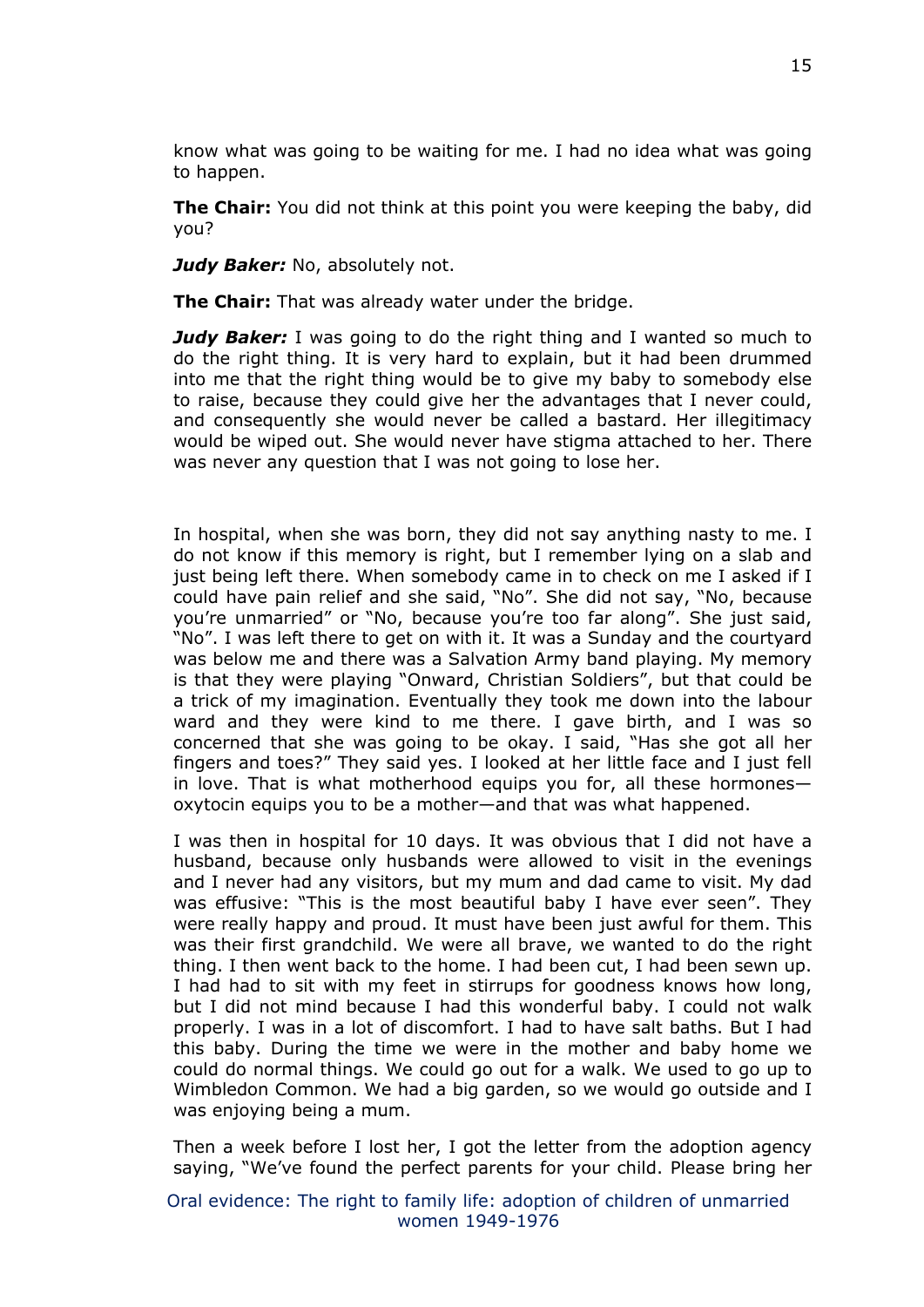along next Wednesday with her milk coupons, and I'm sure you'll be pleased to know that they have a wonderful family. He's financially stable and this is a wonderful family that she'll be going to". I do not remember getting her ready. I do not remember even how I got to the adoption agency. My mum had offered to come with me but I did not want that, I wanted to do it on my own. I took her in and I put her in this little pink dress that my mum had bought her. It was really pretty and it had cost a lot of money, because we did not want anybody to think that we were lower class or that we were not proper people.

I do not remember all of it, but I remember that when we got there, it was upstairs, so I went upstairs and she was asleep in whatever I had put her in. I do not know what it was—a basket? I do not know what she was in, but she was asleep. Presumably the social worker or the adoption agency worker came in and took her from my arms and she did not wake up. I never got to say goodbye. They took her into the next room where her new parents were waiting for her and that was it. No counselling, no nothing. I was just shown the door and "Go on and get on with your life".

**The Chair:** Put it all behind you.

*Judy Baker:* Put it all behind you, you can go on now. No stigma is attached to you, and your child will have this wonderful home with these wonderful people.

**The Chair:** Did you put it all behind you?

*Judy Baker:* No, never. You can see that. This is 53 years later and here I am, a wreck because of what happened to me and my daughter. I may be fortunate with what happened, what I did, but I did not forget. I never forgot, but I built a wall around myself because, if I had not, I would not have survived. It was only when my daughter found me again, 22 years ago, that the walls started to come down. In fact, they fell down, in one great big catastrophe of a collapse, because then I recognised all the grief, all the feelings that I had put away for so long.

It has been an enormous battle ever since to regain my sense of self, to recognise that I deserve to have compassion for myself, to recognise that I am not and never was a bad person, to recognise that my motherhood should have been honoured and was not, to recognise that I have never been bad and that I am so sorry for what happened to me, but that we are a sisterhood of women that this happened to. We have been quiet for so long, because we sit under this awful cloak of shame that has been put on us that we never, ever deserved.

**The Chair:** You had to carry that secret and that shame and suffer that loss for decades.

*Judy Baker:* Absolutely.

**The Chair:** Did you have any other children after your daughter?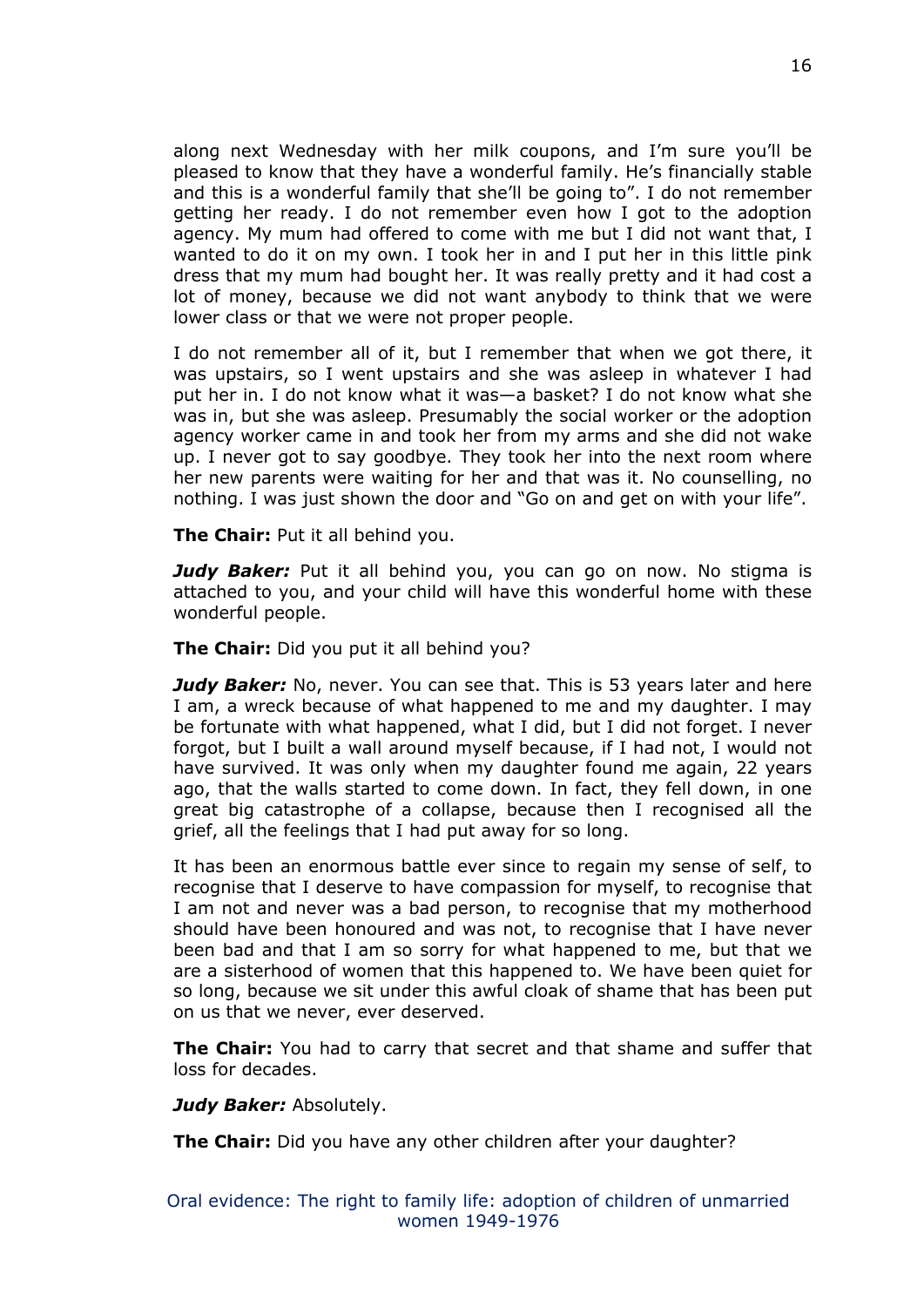*Judy Baker:* I have no other children. I had a chequered life, you could say. With hindsight I recognise that a lot of my behaviours were because I felt so bad about myself. I got married at the first opportunity because I wanted to have a home and a family. I convinced myself it was love but it was not. It was looking for something that would soothe me. I lived a dangerous life; I did not look after myself. Then I got a job and the job was my saving grace. Through that job my boss was my greatest friend and eventually my love. We got married, he was my husband and he allowed me a voice, which I had never had before.

**The Chair:** That is right.

Q17 **David Simmonds:** I am the Member of Parliament for Ruislip, Northwood and Pinner. Having been a lead member for children's services in the local authority for a long time, it has been very moving to hear the testimony that you have given the committee today.

I wanted to ask you a question that has two elements to it. One is about the role of this committee and the respects in which the treatment that you

experienced breached your human rights. Secondly—this has been touched on briefly—clearly nothing will compensate or make up for what has happened, what you have experienced, but it would be really useful for me to hear from you what measures you think might help you or other people who have been in the same position, or anything that has happened along the way that has been helpful in dealing with some of the things that you have experienced.

So the two questions are about breaches of your human rights and things that you think it would help us to know that perhaps we would wish to take up with Government or others which might at least ameliorate some of the harm that has been caused.

*Judy Baker:* Okay. First, I believe that the right to family life is in Article 8 and the Human Rights Act. Is that right?

**The Chair:** Yes, Article 8 of the European convention.

**Judy Baker:** Where is my right to family life? My daughter is with another family. My family life has been totally disrupted by this. I have not had a normal family life. I could never talk about this with my parents afterwards. My brother, who is a lot older than me, viewed it as something very distasteful that could not be talked about. I only have a very small family, but I have a difficult relationship with them because of it. Surely a human right is for a mother to be able to raise her baby without outsiders putting pressure on her to convince her that she is not the best mother for the child? There is a book by Judith Viorst that quotes a case of a child who has been burnt with cigarettes. The mother has burnt him, but he still wants the mother. It is inbuilt in us; we want our mums. I want my mum right now. Does that answer your question?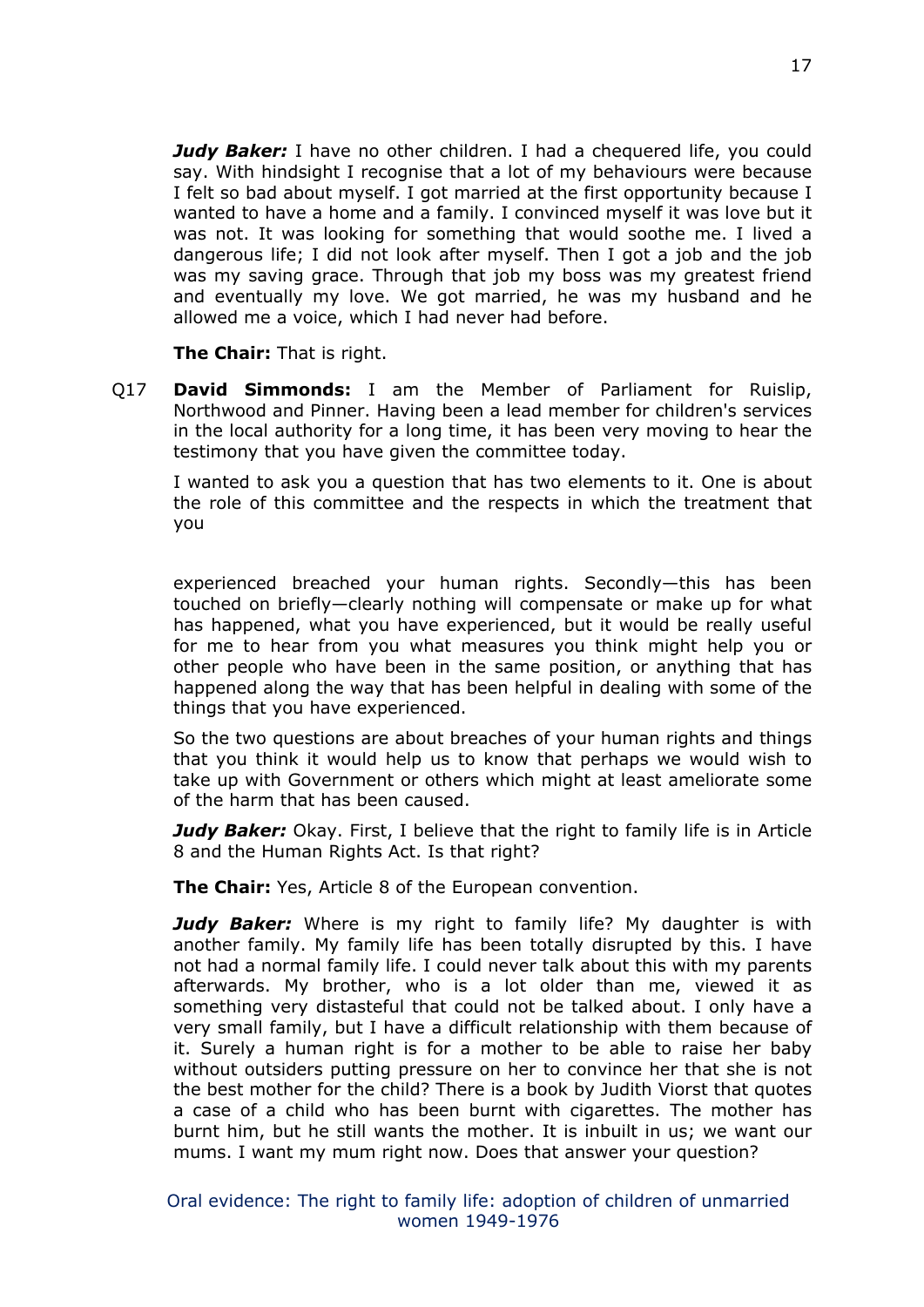**The Chair:** Could you deal with the second part of David's question which is: what would improve the situation now? What would you want to see now?

*Judy Baker:* I have had a lot of support. I consider that I was very fortunate to find help in America with an email group of reunited mothers. The Americans are so much more open about these things than we are. They talked a lot about what had gone on, and because of them I was able to start forgiving myself, to have compassion for myself. We are inhibited in this country because we are British; we have a stiff upper lip and we do not talk about our emotions a great deal. As I said at the very beginning of this, adoption is a bit like a secret society where we probably all in this room know somebody who, maybe not directly, is affected in some way by adoption. We have no real understanding of the trauma that it causes for all parties. We are fed programmes like "Long Lost Family" that show reunions as being a piece of cake. All that happens is the mother apologises, the child says, "You have no need to apologise, I love you", and they walk off together holding hands in the sunset. I tell you, I have been in reunion for 22 years and it is not like that. It is hard work, because you have a deep love that connects you, a bond that connects you, but you

have no common experience, you are like intimate strangers. I would like to see less of "Long Lost Family" on the television and a bit more reality of what actually happens after.

I do not really know what can be done, because this is such an emotive subject. We have spent so long hiding in the shadows that to come forward now and speak about our experiences is terrifying. The grief that it unleashes is also terrifying and the shame that we felt is terrifying, so all around is fear. Our children's adoptive parents, from my era certainly, never expected their children to be able to search because adoptions were closed until 1976. The advent of Facebook is now bringing people out into the open a bit more. I am internet savvy, but a lot of us mums are not internet savvy. They are in their 70s and 80s, and they do not know how to access this stuff. I went to a therapist for a few weeks until I found out that I knew more than she did about what was going on with me, and I was paying £50 for the privilege. That was 15 years ago, and it got me nowhere.

**The Chair:** There has been a proposal of an apology. Just talk us through that, bearing in mind that the people who are in government now were not in government at the time and you cannot turn back the clock on have happened. What would the apology do? Do you want an apology? What difference do you think it would make? Perhaps you could say something about this as well, Ann?

*Ann Keen:* This is a question that I get asked so many times when people know about the television and radio broadcasts and how the BBC have helped us so much. It is not, of course, for the present Government or the previous Government to apologise. What I believe, have been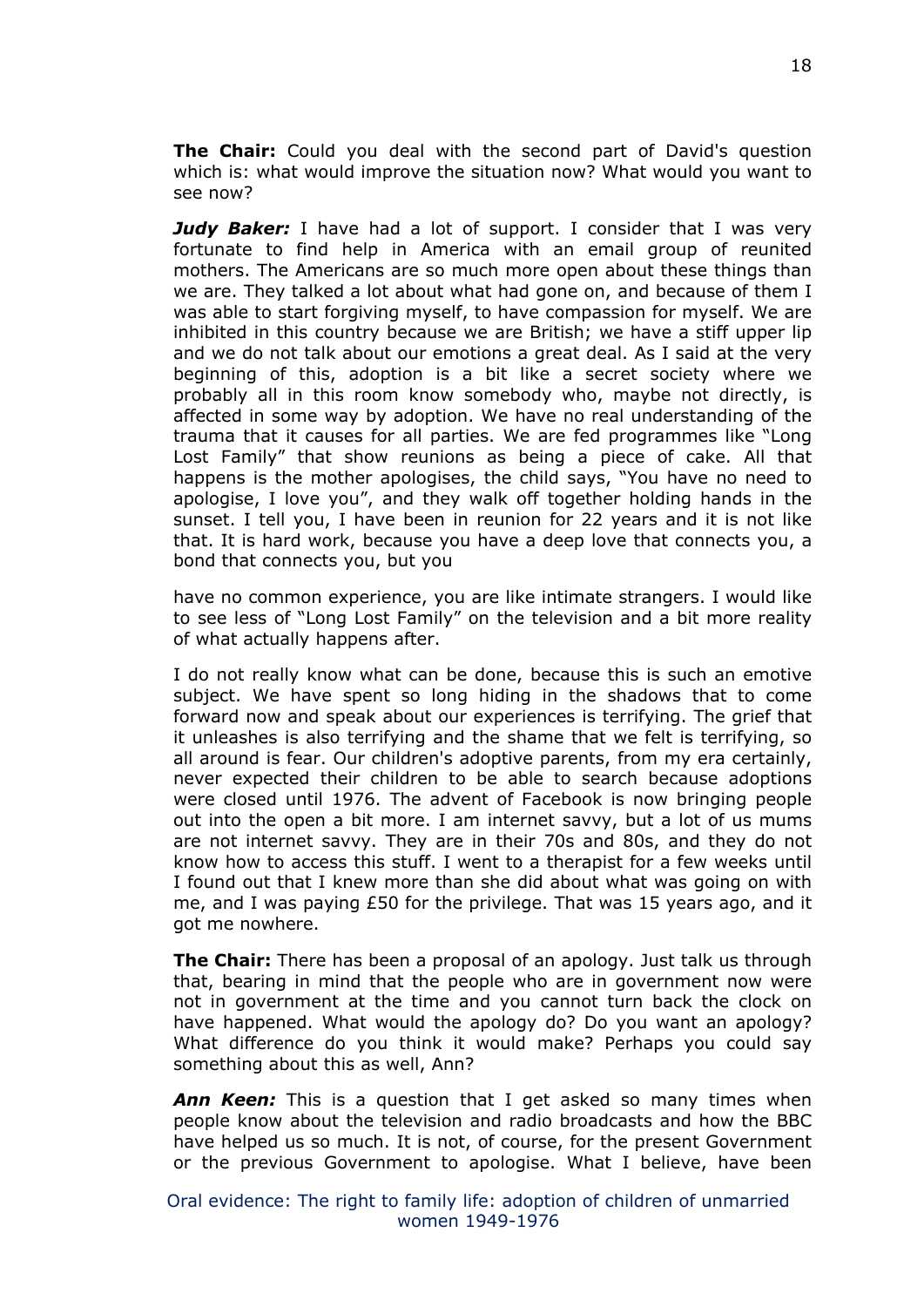informed and understand now is that only a Government can apologise for society's attitude towards us at the time.

Society varied, as was obvious in the two nurses I was dealing with. One was adamant and was verging on cruel to me, and the other did her best. Were we accepted in the 1950s? No. In the 1940s? For goodness' sake, women were put into mental institutions and work houses when they were pregnant. In the 1950s, 1960s and early 1970s it was still a stigma in society. In the 1970s the unmarried mother wanting a council house syndrome became the words of the day. In the 1960s we were either unlucky or we were fallen women who had no right to anything. A Government can only look back on the way society is viewed, as has happened with other exceptionally serious situations that Governments have apologised for. The striking factor to me was when Australia apologised. I know we all listen to it and watch it. When I was guided to it I could not believe how women and mothers were being freed from their shame. I want to clear my name. I did not give him up.

Do I think adoption is wrong? No, I do not. I am sure people today have good reasons for why this happens and hopefully have a lot of support and guidance and that it is more open and not a secret, as Judy so rightly said. The reality now is that a stigma is still attached to me, and to my child in a way, and to many other children—hence the letter: "What you have done has saved him from growing up with the stigma of illegitimacy".

**The Chair:** You want an apology to set the record straight. That you were not bad people, that you were not unfit and that what happened to you caused suffering to you.

*Ann Keen:* Absolutely, yes. The Movement for an Adoption Apology must take masses of credit, and I would not have known about it but for the fact that I was travelling to Manchester for a conference the next day and reading the *Sunday Observer* and came across it. My reaction was

immediately to fold the paper and put it in my bag, because I did not feel I could openly read it.

**The Chair:** Because it was so important.

*Ann Keen:* Yes, but also, what if somebody saw me reading this? Ridiculous. I took the newspaper back to the hotel I was booked into, and the first thing I did when I was in the room was to get the newspaper out. I sat on the bed and thought, "These women are asking for an apology. There are women who are speaking about it". I was not an illinformed person. This was after I was in Parliament, but I still felt I had to hide the fact that I had discovered people campaigning for an apology. When I met with these women, I could not believe that I, at last, could talk openly and listen. Some of them were saying, "That happened to me". There are too many similarities in the treatment for it not to be correct. Why did we have to be forced almost into submission? Why were we treated badly during labour?